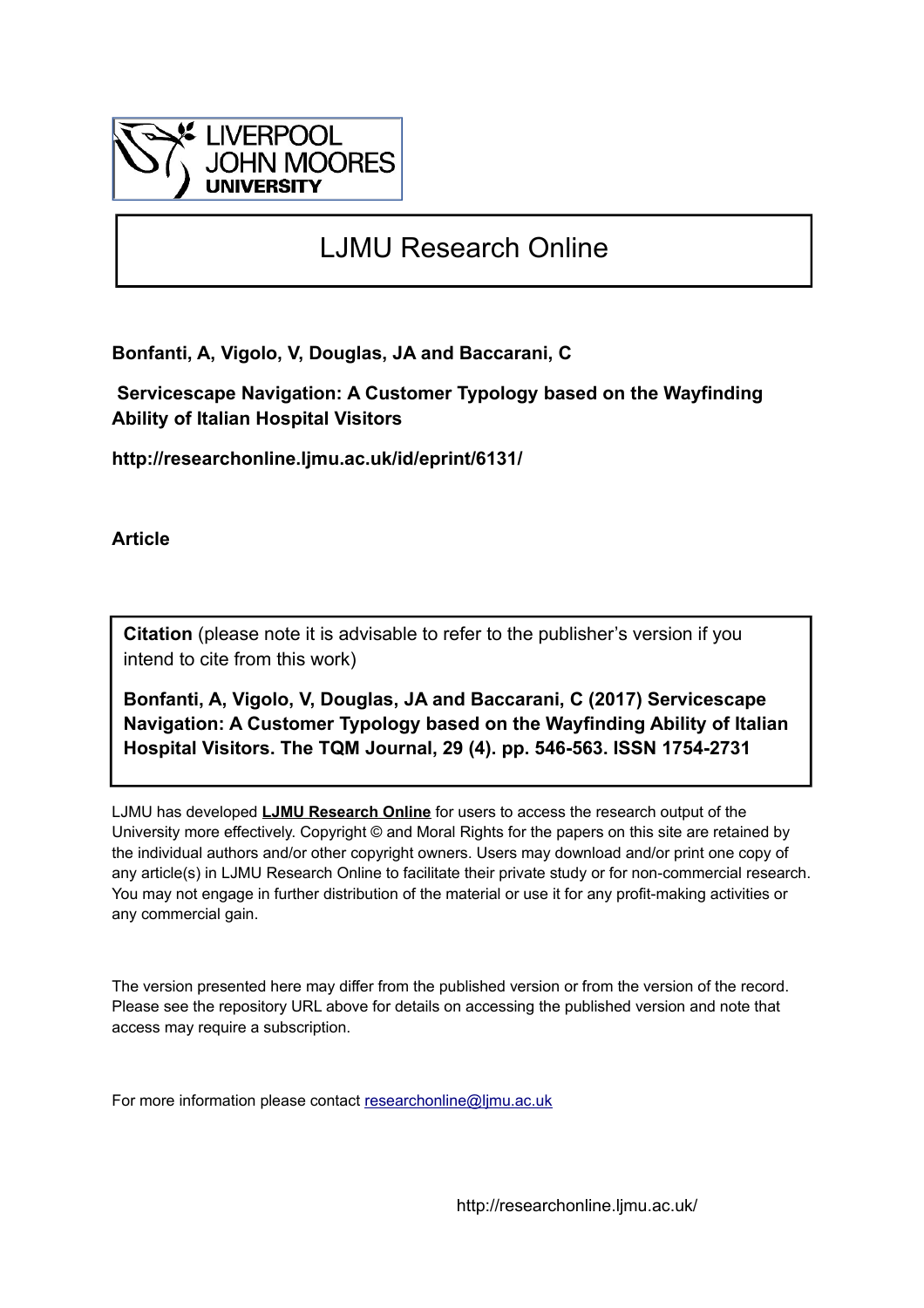

The TQM Journal

## **Servicescape Navigation: A Customer Typology based on the Wayfinding Ability of Italian Hospital Visitors**

|                                   | Journal:   The TOM Journal                                                                                                                    |  |
|-----------------------------------|-----------------------------------------------------------------------------------------------------------------------------------------------|--|
|                                   | Manuscript ID   TQM-01-2017-0003.R1                                                                                                           |  |
| Manuscript Type:   Research Paper |                                                                                                                                               |  |
|                                   | Keywords: service environment, Customer Satisfaction, signage management, Keywords: orientation strategy, sense of direction, Service Quality |  |
|                                   |                                                                                                                                               |  |

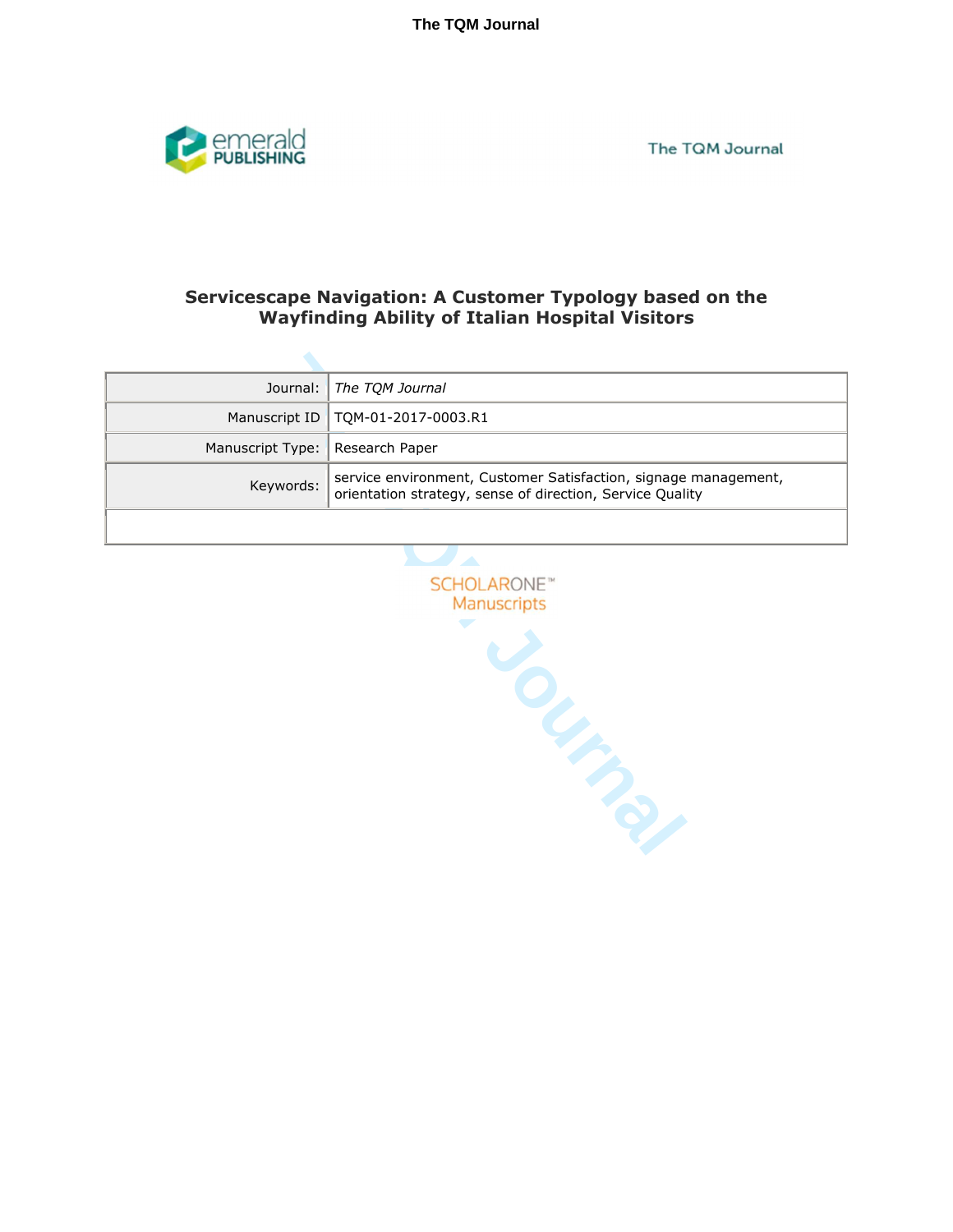## **Servicescape Navigation: A Customer Typology based on the Wayfinding Ability of Italian Hospital Visitors**

## **Abstract**

**Purpose** - This paper aims to profile wayfinders into homogeneous sub-groups according to their wayfinding ability, and to investigate the differences between the clusters identified and their evaluations of satisfaction.

**Design/methodology/approach** - This study uses survey data collected in a hospital in the Northern part of Italy. The survey questionnaire assessed the participants' self-estimation of wayfinding ability in terms of wayfinding competence, wayfinding strategy and wayfinding anxiety, as well as the wayfinder's satisfaction.

**THE SETTAN THE COMPT SOMET AND CONTROLLED AND**<br> **THE SETTAN JOURNAL CONTROLLED AND SETTANT STAND IN A SETTANT STANDULED AND SETTANT STANDURED STANDING STANDS STANDING STANDING STANDARY SHES SALES CONTROLLED STANDING STAND Findings** - The findings propose that three factors, namely, (i) individual orientation skills, (ii) confidence in servicescape elements, and (iii) anxiety control, contribute to defining wayfinding ability. Based on these factors, cluster analysis reveals three profiles of wayfinders, as follows: (1) the Easy Goings, (2) the Do-it-yourselves (DIYs) and (3) the Insecures. Group differentiation comes from wayfinding ability and customer satisfaction levels.

**Research implications** - The results of this study advance the segmentation literature by analyzing different types of wayfinding ability that can lead to different satisfaction levels.

**Practical implications** - These findings will help service managers improve servicescape design and help them formulate effective targeting strategies.

**Originality/value** - While previous research outlined the importance of some factors such as gender differences, familiarity with the service environment and cognitive approaches, this study recommends the examination of the profile of visitors to the service setting to allow them to find their way more effectively.

**Keywords** service environment; customer satisfaction; signage management; orientation strategy; sense of direction; spatial anxiety; hospital.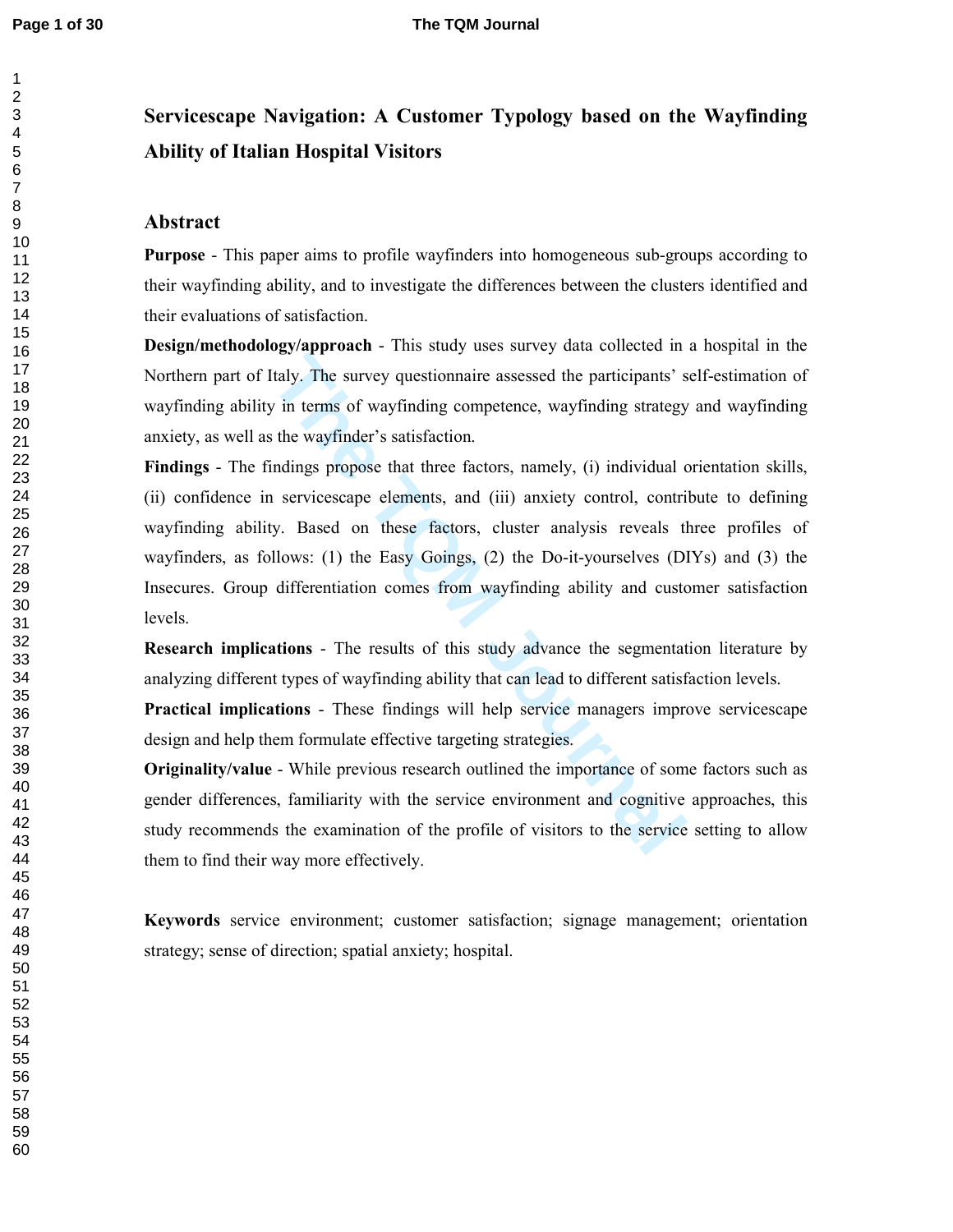## **Servicescape Navigation: A Customer Typology based on the Wayfinding Ability of Italian Hospital Visitors**

#### **1. Introduction**

pies large-scale space and is dispersed and unknown, the n<br>employees and other stakeholders) can waste time rea<br>result, their anxiety levels increase during navigation. It<br>satisfaction, service organizations have to pay gr The servicescape is the physical surrounding in which service delivery occurs (Bitner, 1992). It includes many atmospheric elements such as ambient conditions (temperature, air quality, noise, music, scent, color and lighting), space/function (layout, equipment and furnishing), and signs, symbols and artifacts (signage, style and décor). The more the servicescape occupies large-scale space and is dispersed and unknown, the more people (e.g., users/customers, employees and other stakeholders) can waste time reaching a desired destination. As a result, their anxiety levels increase during navigation. In order to avoid user/customer dissatisfaction, service organizations have to pay great attention to servicescape design, by both orienting people in the servicescape and making navigation easier. In other words, they have to improve (human) wayfinding. Wayfinding can be defined as the process of finding in the shortest time possible the way to reach a certain destination in a familiar or unfamiliar setting using any cues given by the physical surrounding (e.g., Farr et al., 2012; Algase et al., 2007; Fewings, 2001). Accordingly, all spatial information that people can acquire in the physical environment is indispensable in helping them to find their way, given that wayfinding is a "purposeful, directed, and motivated movement from a current to a desired destination, which cannot be directly perceived by the wayfinder" (Raubal and Winter, 2002, p. 244 mentioning Allen, 1999).

The importance of providing customers with a wayfinding-based service environment is exemplified in a number of service settings where people are typically on foot. This includes airports (Fewings, 2001; Churchill et al., 2008; Pantouvakis and Renzi, 2016), railway stations (Gupta and Datta, 2016), libraries (Li and Klippel, 2012; Wakimoto, 2015), shopping malls (Dogu and Erkip, 2000; Chebat et al., 2005, 2008; Otterbring et al., 2014; Bagdare and Roy, 2017), and hospitals (Cooper, 2010; Rousek and Hallbeck, 2011; Ugolini et al., 2014; Schuster et al., 2017). In an airport, for example, wayfinding is considered be the third most important factor in terms of service quality (de Barros et al., 2007; Churchill et al., 2008; Correia et al., 2008). In the shopping environment, if wayfinding is neglected, the likelihood of buying the items sought is reduced (d'Astous, 2000). In some cases, stores deliberately make it difficult to find the way by continually changing layout and moving products around in order to increase impulse purchase decisions (Aruna and Santhi, 2015). However, this is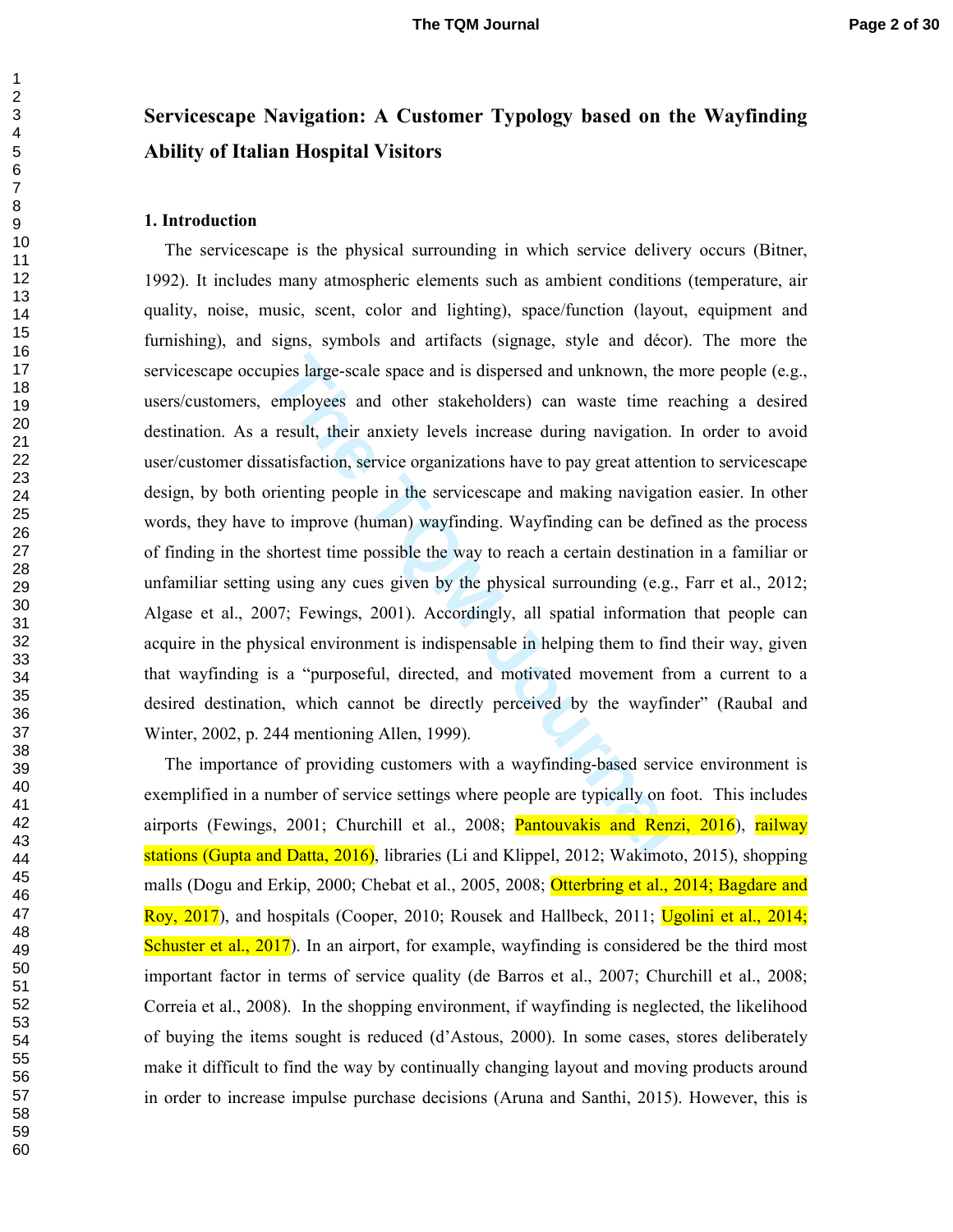#### **Page 3 of 30 The TQM Journal**

 $\mathbf{1}$ 

not the norm and lack of attention to wayfinding by service providers can generate uncertainty and adverse emotions among customers. Therefore, organizations should not overlook the importance of designing a wayfinding-based servicescape to improve customers' experiences within the servicescape, regardless of type of wayfinding chosen. The extant literature identified the following three types of wayfinding (Fewings, 2001, p. 179):

(a) **recreational** - whose purpose is "to solve problems (where to go next, for instance) that itself can be a source of satisfaction and enjoyment" as time is not an issue, for example, in the airport this happens when passengers access retail stores for pleasure;

(b) **resolute** - whose purpose is "to find one's way in the most efficient manner", for example in a complex environment such as an airport getting to the correct boarding gate on time;

(c) **emergency** - whose purpose is "reaching the destination as quickly and as easily as possible", for example finding an emergency exit or a toilet.

whose purpose is "to find one's way in the most efficial<br>plex environment such as an airport getting to the correct<br>plex environment such as an airport getting to the correct<br>v - whose purpose is "reaching the destination Service organizations that invest in wayfinding can make people satisfied if there is no (or limited) difference between expected and perceived wayfinding (Bonfanti, 2013). This happens when cognitive-rational and psychological-emotional needs affecting expected wayfinding meet user's interactions with servicescape components that impact on perceived wayfinding. However, only few service management scholars have conceptually examined (Findlay and Southwell, 2004; Apelt, 2008) and empirically explored (Chebat et al., 2005, 2008) how people use their spatial, cognitive and behavioural abilities to find their way (Allen, 1999), i.e. wayfinding ability (Prestopnik and Roskos Ewaldson, 2000). To the best of our knowledge, within the extant literature there is no classification of wayfinders according to their wayfinding ability based on a wayfinders' satisfaction perspective.

This paper aims to fill this research gap by reporting on an empirical study about resolute wayfinding in a hospital in Northern Italy. More particularly, the aims of this paper are twofold: 1) to empirically profile wayfinders into homogeneous sub-groups according to their wayfinding ability; and 2) to investigate the differences between the clusters identified and their evaluations of satisfaction.

The results of this study have theoretical and practical implications. Firstly, they advance the segmentation literature by analyzing different types of wayfinding ability that can lead to different satisfaction levels; and secondly these findings can help service managers to improve servicescape design and formulate effective targeting strategies.

The remainder of the paper is as follows: the next section provides a review of available studies about conceptualizing and measuring wayfinding as both a process and an ability, as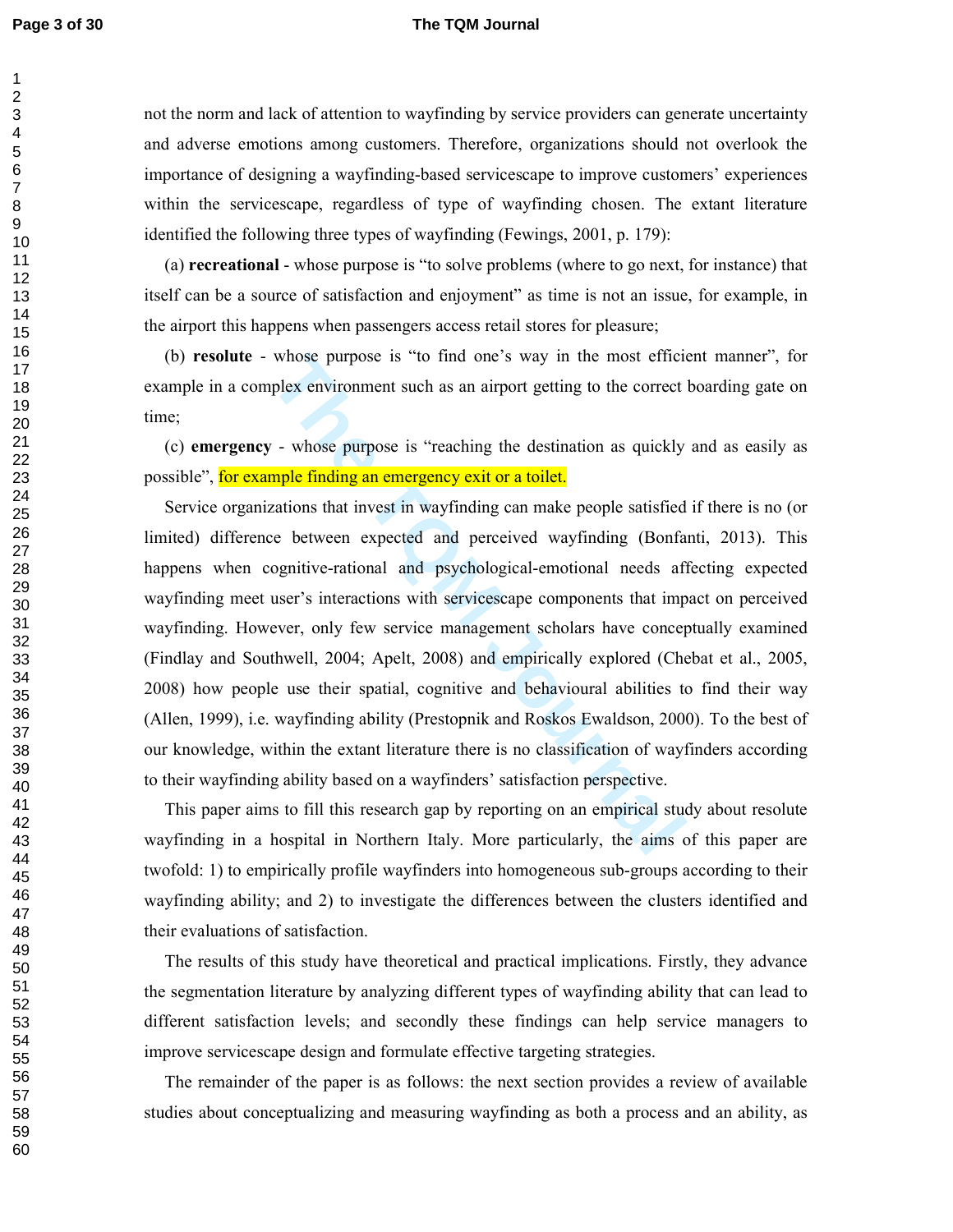well as its impact on wayfinder's satisfaction. In the research methodology section, an outline of the approach is given and the empirical results presented. The paper culminates in a discussion of the results to derive useful managerial and social implications, along with limitations and areas for future research.

#### **2. Literature review**

#### *2.1 Conceptualizing wayfinding between process and ability*

g concept is certainly not new in literature. It was defined<br>(a) and studied as spatial orientation in the 1990s in archited<br>nnell et al., 1997; Passini, 1998) and explored in a manage<br>llay and Southwell, 2004; Chebat et a The wayfinding concept is certainly not new in literature. It was defined over fifty years ago (Lynch, 1960) and studied as spatial orientation in the 1990s in architecture (Arthur and Passini, 1992; Connell et al., 1997; Passini, 1998) and explored in a management perspective since 2004 (Findlay and Southwell, 2004; Chebat et al., 2005, 2008; Farr et al., 2012; Bonfanti, 2013). Analysis of the Scopus database, limited to articles only, shows that between 2010 and 2017 this topic has been covered in many social sciences and humanities research areas with the top ten including: 1) social sciences (17 per cent), 2) psychology (13,29 per cent), 3) computer science (12,15 per cent), 4) medicine (10,86 per cent), 5) engineering (9,65 per cent), 6) environmental science (6,14 per cent), 7) neuroscience (5,2 per cent), 8) earth and planetary sciences  $(5,06$  per cent), 9) arts and humanities  $(10,4$  per cent), and 10) business, management and accounting (4,12 per cent).

#### **Take in Table 1 about here**

Because of the numerous research fields that deal with this topic, providing a unique definition of wayfinding is difficult. It is usually examined in terms of process and ability. As Table 1 above shows, wayfinding is a process that includes 3-4 different stages or steps through which people move themselves in a space from their starting location towards a successful arrival at their destination. Wayfinding involves a set of abilities that allow wayfinders to acquire, code, store, recall, and manipulate information about their spatial environment, by recognizing surroundings, using landmarks, and maintaining orientation for the duration of the wayfinding process (Dudchenko, 2010). In other words, wayfinders have to develop some abilities to locate themselves and decide which direction to take to reach their destination. Collecting information and creating spatial knowledge about the environment can help them to navigate successfully through the servicescape.

**Take in Table 2 about here**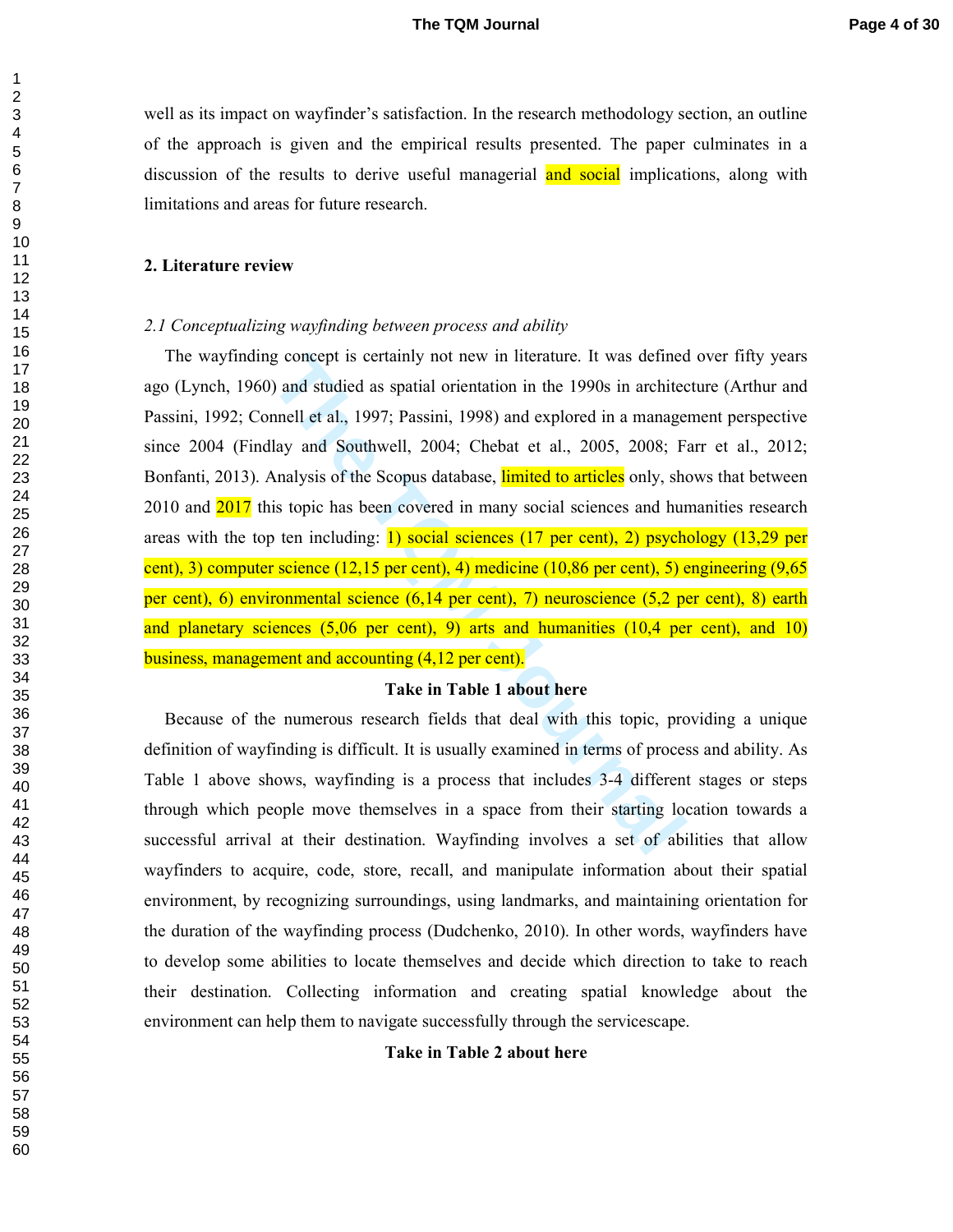$\mathbf{1}$ 

#### **Page 5 of 30 The TQM Journal**

 As Table 2 above proposes, wayfinding can essentially be defined in terms of cognitive, spatial and behavioural abilities. Human and behavioural factors and environmental factors, affect wayfinding abilities (Table 3 below presents these factors in more detail).

## **Take in Table 3 about here**

## *2.2 Measuring wayfinding ability*

While the wayfinding process is fundamentally examined in engineering studies ( Churchill et al., 2008) that adopt a quantitative approach aimed at validating measurable quantities obtained by means of mathematical models, wayfinding ability is mainly measured in environmental psychology research that, instead, adopts self-assessment/estimation or behavioural methods (Prestopnik and Roskos Ewaldson, 2000).

More specifically, the first method consists of asking people to report their wayfinding ability. In this case, the most frequently used variables are:

1) Sense of orientation (Davies and Peebles, 2010) or sense of direction (Prestopnik and Roskos Ewaldson, 2000; Hegarty et al., 2002) or orientation strategy (Lawton, 1996) is, essentially, to know where people are in relation to the location and decide which direction they can take to reach the desired destination.

2) Self-localization (Kiefer et al., 2014) is the ability of people to identify their position in a space

d by means of mathematical models, wayfinding ability is<br>psychology research that, instead, adopts self-assessme<br>ods (Prestopnik and Roskos Ewaldson, 2000).<br>Illy, the first method consists of asking people to report<br>e, the 3) Cognitive mapping (Arthur and Passini, 1992; Kitchin, 1994; Golledge and Görling, 2004) is a set of abilities that includes both spatial cognition, i.e. the internalized reflection of space, and environmental cognition, i.e. awareness about environment. Hence, it can be argued that sense of orientation, self-localization and cognitive mapping represent an individual's wayfinding competence (Schmitz, 1999).

4) Wayfinding strategies (Lawton, 1994; 1996; Prestopnik and Roskos Ewaldson, 2000. Lawton and Kallai, 2002) include orientation and route strategies for finding one's way in a building or large complex. In more detail, orientation strategy is the mental ability of a wayfinder to find the way by accessing a fixed set of reference points to establish his or her position, despite being in a relatively unfamiliar setting. Route strategy focuses on information or instructions about a route to be followed.

Scholars using behavioural methods examine wayfinding ability by assessing behavioural tasks of people in terms of distances estimation, use of verbal or written directions, and the pin-pointing of unseen objects or locations (landmarks) in the environment.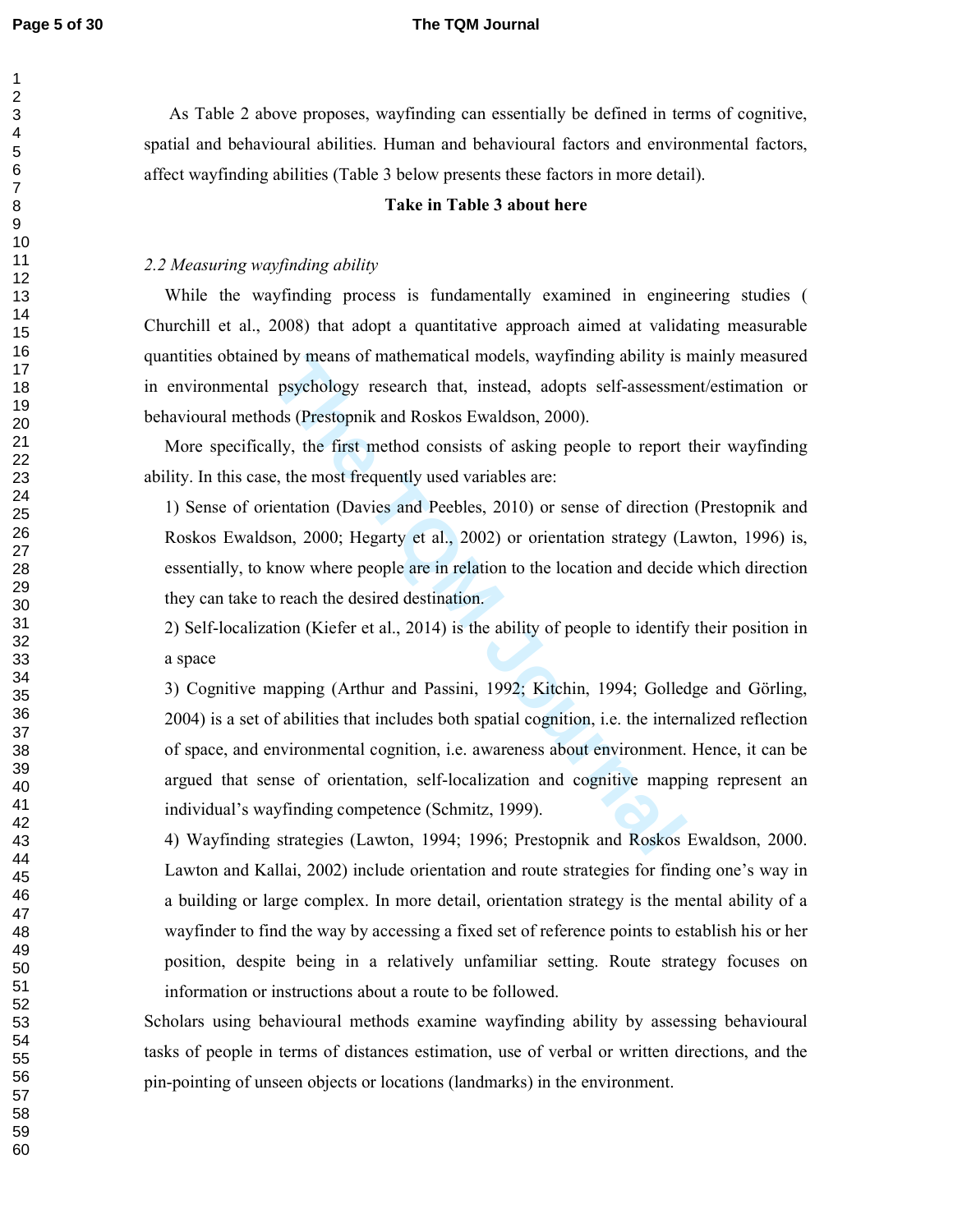#### **The TQM Journal Page 6 of 30**

Wayfinding ability has often been measured in environmental psychology in association with wayfinding anxiety (Lawton, 1996; Schmitz, 1999; Lawton and Kallai, 2002; Schug, 2016), because people with low levels of spatial competence are afraid of getting lost and become anxious when they navigate in a new environmental setting.

#### *2.3 Wayfinding as a source of customer satisfaction*

vice management perspective because it influences custo<br>n a servicescape is designed based on wayfinding, a numb<br>sinesses can be created in terms of service quality (Callan a<br>2007; Fodness and Murray, 2007; Correia et al., Even though wayfinding ability has been addressed more frequently in environmental psychology studies than in services marketing/management studies, it represents a crucial factor from a service management perspective because it influences customer satisfaction. Specifically, when a servicescape is designed based on wayfinding, a number of advantages for people and businesses can be created in terms of service quality (Callan and Kyndt, 2001; De Barros et al., 2007; Fodness and Murray, 2007; Correia et al., 2008; Bonfanti, 2013) overall customer satisfaction (Caves and Pickard, 2001; Findlay and Southwell, 2004; Farr et al., 2012) and ultimately the associated overall impression an individual has about an organization (Zeithaml and Bitner, 1996). Firstly, people can move more freely and with confidence and familiarity in the servicescape thus reducing uncertainty, anxiety and information asymmetry, emotional tensions, sensations of confusion and frustration, loss of control and waste of time by limiting the number of wrong turns and requests for direction information. Secondly, staff can improve the quality of the service provided and strengthen the corporate image by avoiding wasted time and effort having to give information about directions. People are satisfied when the discrepancy between wayfinding expectations in terms of cognitive-rational and psychological-emotional needs and perceptions of wayfinding in terms of people interactions with the servicescape is absent or, at least, limited (Bonfanti, 2013).

#### **3. Method**

#### *3.1 Methodological approach*

This paper adopts the self-assessment method used in environmental psychology research. Measuring wayfinding ability is a crucial activity for service organisations that want to enhance wayfinders' satisfaction.

#### *3.2 Data collection*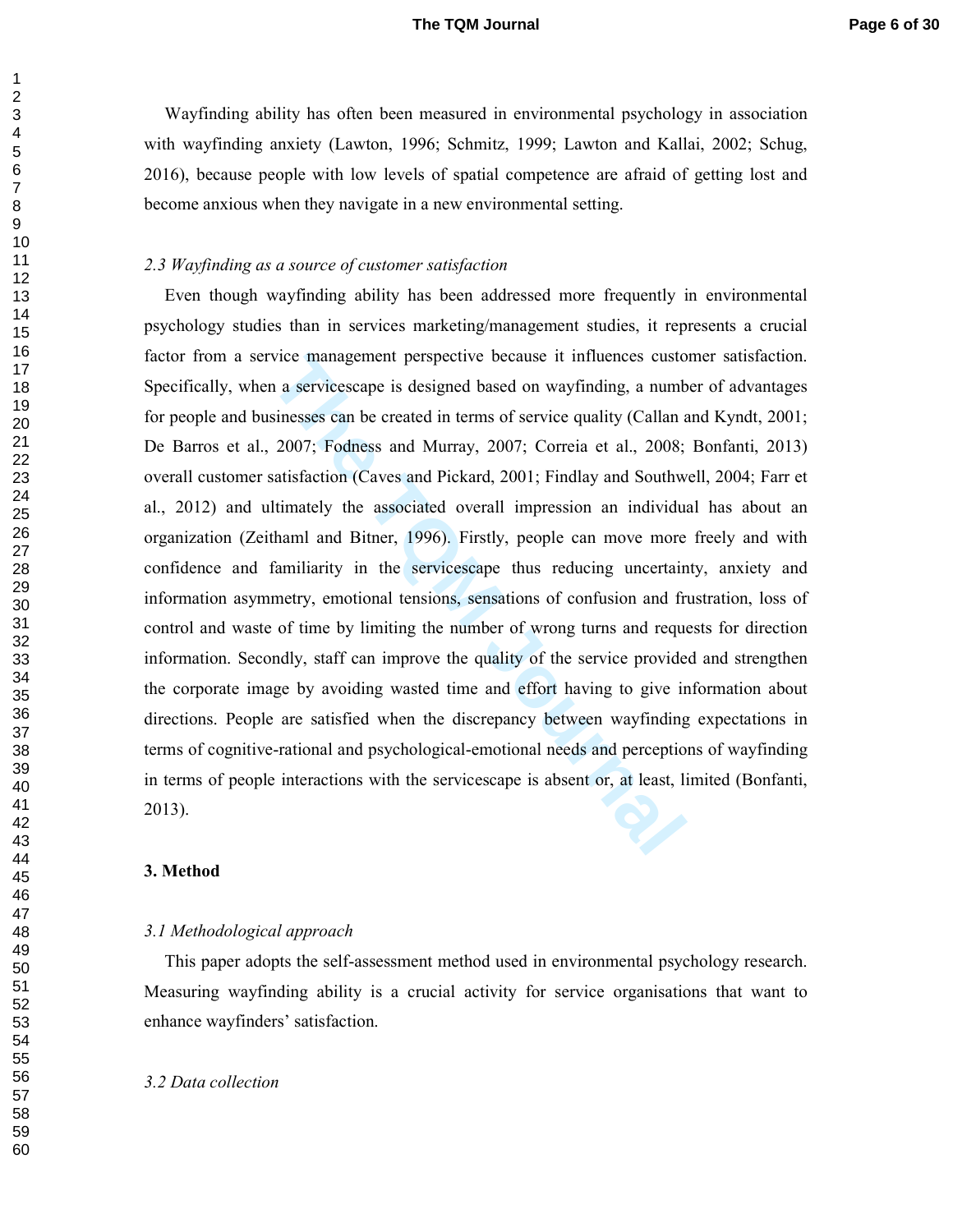#### **Page 7 of 30 The TQM Journal**

The help of a research assistant who had previously beend trained on how to answer potential questions frequenties intercepted on their way out of the hospital between Now were purposefully selected in order to ensure a wi After obtaining permission from top management, the data were collected in a hospital in the Northern part of Italy. Local media had reported that this hospital had been recently renovated great attention was paid to improving wayfinding systems such as signage, maps, colours, and landmarks. The preliminary structured questionnaire, which was prepared in English, was translated into Italian and then back-checked for accuracy. The questionnaire was piloted with a convenience sample of 30 individuals (15 males and 15 females aged 18- 72) intercepted at the hospital in October 2015. Based on the feedback provided by respondents, minor modifications were made to ensure clarity. The final questionnaire was administered with the help of a research assistant who had previously been briefed on the research study and trained on how to answer potential questions from respondents. Respondents were intercepted on their way out of the hospital between November 2015 and January 2016 and were purposefully selected in order to ensure a wide age range and to have an approximately equal number of respondents in terms of gender. All respondents aged 18+ who volunteered to participate signed an informed consent form, which contained the themes of the survey, the information confidentiality guarantee and the right to refuse participation. The questionnaire was completed *in situ* there and then by respondents while the research assistant remained available to handle any questions or give any necessary explanations. Overall, 12 data collection days were organized and 351 questionnaires were returned, out of which 330 usable questionnaires were obtained.

## *3.3 Measures and questionnaire*

There is no consensus in the literature about which factors may be most important for measuring wayfinding ability (Prestopnik and Roskos Ewaldson, 2000). In this paper the chosen measures for wayfinding were based on peoples' current location and their decision on which direction they can take to reach their desired destination by limiting their anxiety levels. Therefore the three following constructs were measured: 1) wayfinding competence, 2) wayfinding strategy, and 3) wayfinding anxiety. In addition, the differences between the clusters identified and their evaluations of satisfaction were also investigated.

Accordingly, the questionnaire was developed to assess the participants' self-estimation of wayfinding ability in terms of wayfinding competence, wayfinding strategy and wayfinding anxiety, as well as their customer satisfaction levels. It consisted of three sections that had been developed based on previous environmental psychology studies. The first section explored respondents' wayfinding ability using a 7-point scale ranging from - 3 (not at all) to +3 (very much) by means of 7 items adapted by Schmitz's (1999) and Lawton and Kallai's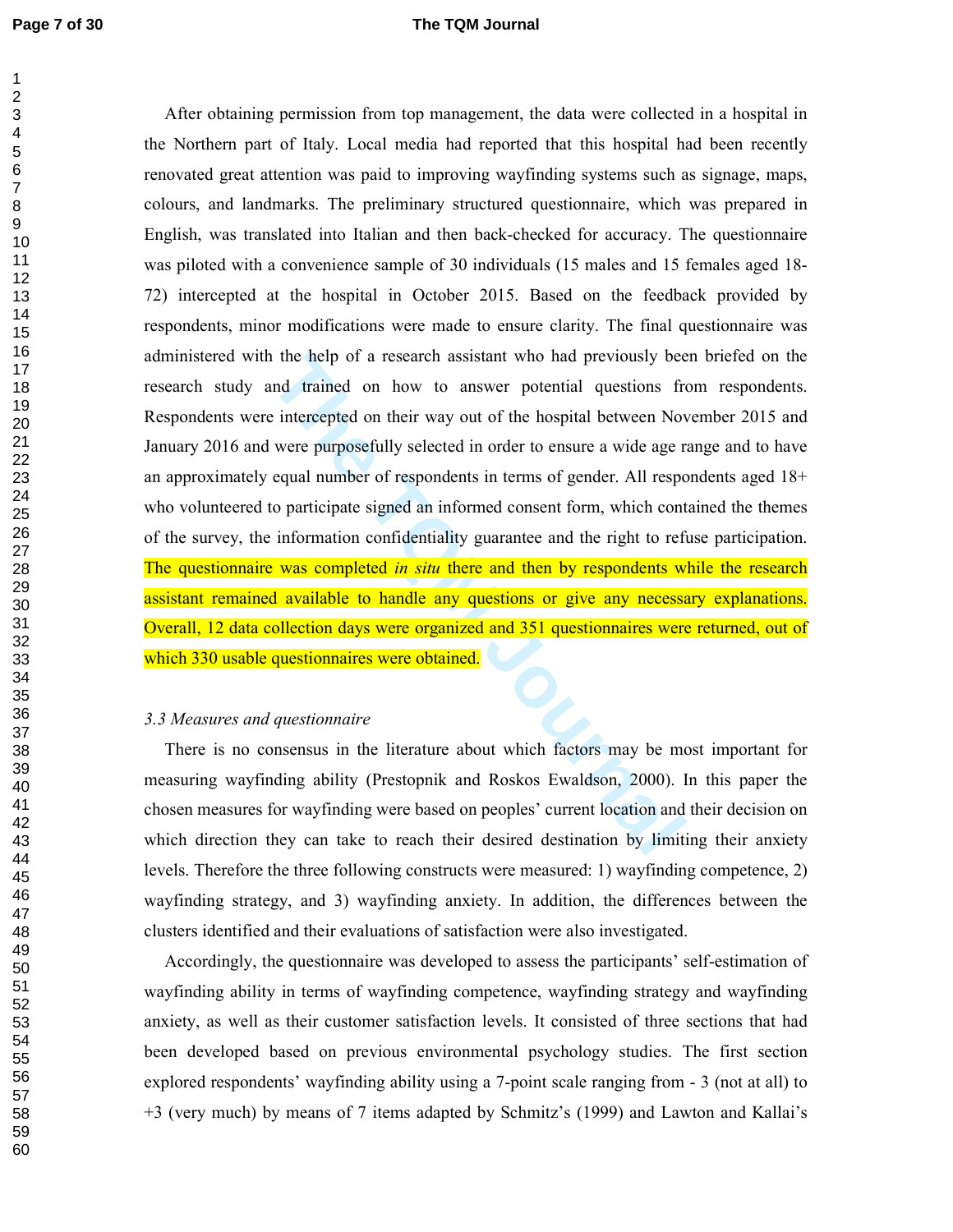#### **The TQM Journal Page 8 of 30**

(2002) scales, with some modifications to the wording in order to be more appropriate for this study. More specifically, "wayfinding competence" includes the 3 items proposed by Schmitz (1999) with a word changed from "city" to "service setting". "Wayfinding strategy" is examined by means of the 2 items derived from Lawton and Kallai's (2002) scale, which have been modified in the following way: the first has been shortened while the second has been adapted with a word changed from "receptionist" to "staff/employees". The other 2 items that are included in the Lawton and Kallai's (2002) scale explain "wayfinding anxiety". Only the first has been adapted by changing the following words "area of a city or town" into "building".

The second section measured customer satisfaction through three items ( $\alpha$  = 0.970) derived from a study about customer satisfaction with hospital services (Choi and Kim, 2013). Responses for satisfaction were measured on a 7-point Likert scale sliding from 1 (totally disagree) to 7 (totally agree). The measures used in the questionnaire are reported in Table 4 below. Finally, the participants were asked to provide socio-demographic data such as gender and age.

#### **Take in Table 4 about here**

ition measured customer satisfaction through three items ( $\alpha$  out customer satisfaction with hospital services (Choi *i* tisfaction were measured on a 7-point Likert scale sliding ally agree). The measures used in the que To minimize the risk of common method bias, several *a priori* procedural steps were undertaken (Chang et al., 2010; Fuller et al., 2015). First, to reduce evaluation apprehension, respondents were assured anonymity and confidentiality. Second, items were formulated in order to ensure conciseness and clarity, ambiguous terms and technical jargon were avoided. For example, the term "servicescape" was paraphrased with physical environment including structural and human elements such as signage and staff. Third, different scales endpoints were used in order to measure constructs and the order of questions was randomized. Also multiple-items were used to measure constructs (Fuller et al., 2015). In addition, the Harman single-factor post-hoc test was used to assess Common Method Variance (CMV). This test consisted of performing an Exploratory Factor Analysis (EFA) of all variables used in the study. CMV is assumed if either a single factor emerges from EFA or one single factor explains the majority of variance. In this study, EFA revealed the existence of a multi-factor structure with the first factor (wayfinding ability) accounting for 30% of the total variance. Based on the *a priori* procedures undertaken and the results of the Harman-test, CMV is not a pervasive issue in this study.

#### **4. Results**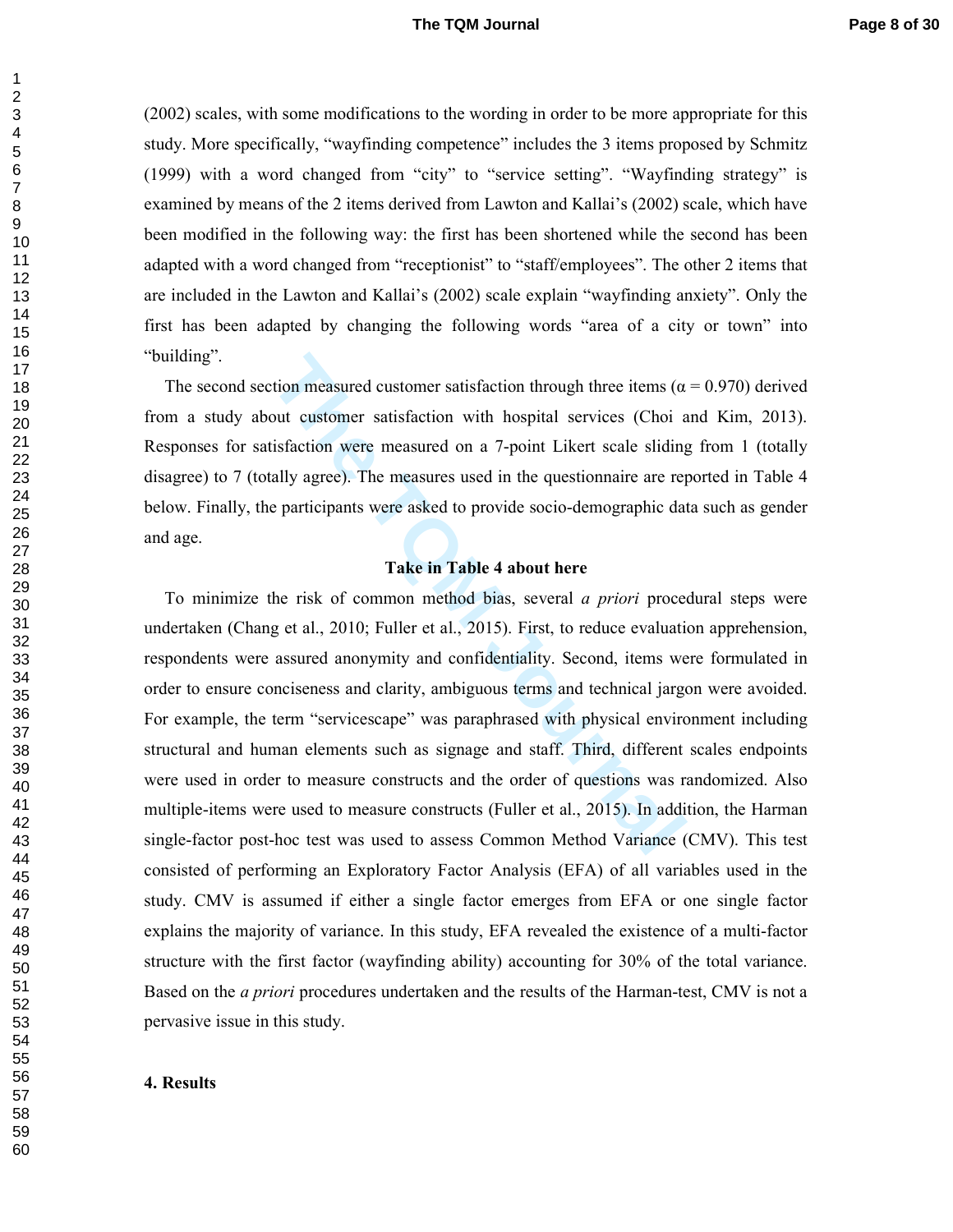$\mathbf{1}$ 

#### **Page 9 of 30 The TQM Journal**

#### *4.1 Sample profile*

The sample consisted of 40 per cent males and 60 per cent females. Respondents' ages ranged from 18 to 77 years old. The majority of the participants (53.6 per cent) had visited the service setting more than five times, followed by those who had been there from two to five times (29.1 per cent) and those who were there for the first time at the time of the interview (17.3 per cent).

## *4.2 Typology development*

Package for the Social Sciences (SPSS) v 19.0 was use exploratory factor analysis with Varimax rotation was pespondents' wayfinding ability. The latent root criterion of (Hair et al., 2006). Three items that were highly lo The Statistical Package for the Social Sciences (SPSS) v 19.0 was used to analyze the results. First, an exploratory factor analysis with Varimax rotation was performed on the items describing respondents' wayfinding ability. The latent root criterion of 1.0 was used for factor extraction (Hair et al., 2006). Three items that were highly loaded on more than one factor were excluded from the analysis (Stevens, 2009). All factor loadings were higher than the minimum acceptable level of 0.50 (Hair et al., 2006). The Kaiser-Meyer-Olkin (KMO) test and the Bartlett test for sphericity yielded satisfying results, indicating that factor analysis was appropriate for the data. As shown in Table 5 below, the final solution comprised three factors that accounted for 67.3 per cent of the total variance explained:

 1) Wayfinding competence, which develops when people feel confident about their ability to move in physical surroundings and use an acquired sense of orientation;

2) Wayfinding strategy, which develops when people can move within the servicescape to reach their destination by using signage, maps and landmarks allocated by service organization inside the physical environment or ask staff for information about direction; and

3) Wayfinding anxiety, which develops when people have little knowledge of the environmental setting.

Cronbach's alpha test was used to measure the internal consistency of each construct and all had values above 0.7 thus ensuring internal consistency.

## **Take in Table 5 about here**

The three dimensions of wayfinding ability that emerged from the factor analysis were used as clustering variables. Specifically, a two-stage method of cluster analysis was adopted (Punj and Stewart, 1983) by combining Ward's hierarchical clustering method and K-means non-hierarchical method. In the first step, Ward's (1963) method was used to determine the number of clusters and the initial cluster centers, suggesting the existence of three clusters. Next, K-means clustering method with a fixed cluster number and initial cluster centers was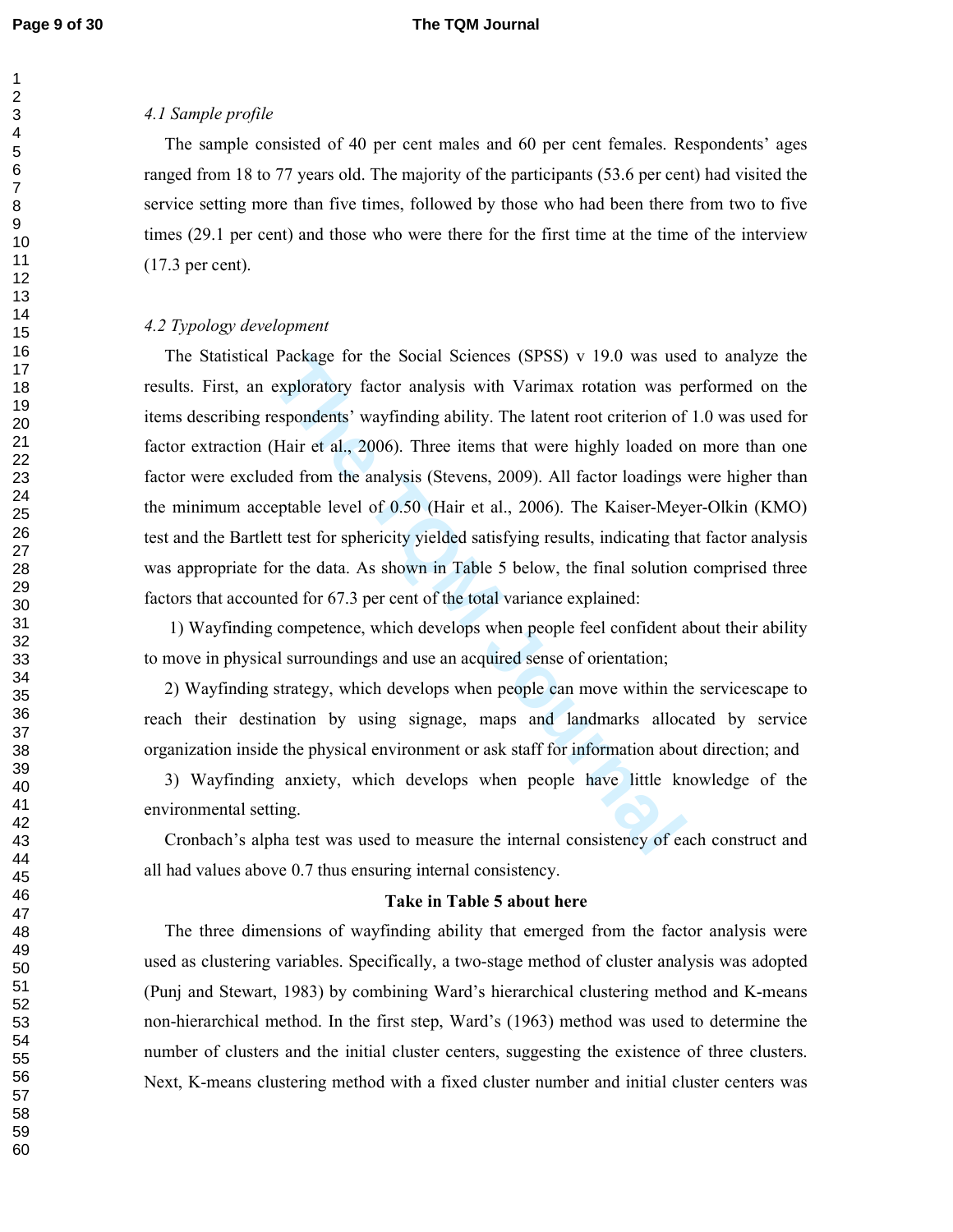employed. Based on the results of the squared Euclidean distance method, three final clusters emerged.

#### **Take in Table 6 about here**

servicescape. The second cluster (n= 141), labeled *The*<br>he highest level of individual orientation skills. This<br>nents and reports quite low levels of anxiety control, thus n<br>ability. Individuals in the third cluster (n= As shown in Table 6 above, cases were not distributed equally across the clusters, but each cluster met Hair et al.'s (2006) recommendation of 30 cases as the minimum accepted size. The first cluster (n= 69), labeled *The Easy Goings*, includes respondents with the lowest scores for individual orientation skills and anxiety control. Hence, even though they are not confident about their wayfinding ability, they are not anxious and rely on spatial resources to move within the servicescape. The second cluster (n= 141), labeled *The Do-it-yourselves (DIYs)*, exhibit the highest level of individual orientation skills. This group relies on servicescape elements and reports quite low levels of anxiety control, thus not being worried about wayfinding ability. Individuals in the third cluster (n= 120), labeled *The Insecures*, show the highest level of anxiety control, thus being very worried about their wayfinding ability, and the highest level of confidence in servicescape elements, thus relying heavily on external resources to find their way. They also report low individual orientation skills.

To further profile clusters, a chi-square test was performed to explore differences in gender between the groups. The results show a significantly higher proportion (Pearson chi-square= 43.543; p< 0.001) of women in cluster 1 (56%) and cluster 3 (82.5%), and a higher proportion of men in cluster 2 (42.5%). In addition, a one-way Analysis of Variance ANOVA test showed that no significant differences emerged between clusters in terms of age ( $F= 0.037$ ,  $p>$ 0.1) and familiarity with the servicescape ( $F= 1.367$ ,  $p > 0.1$ ).

#### *4.3 Linking wayfinding ability to customer satisfaction*

To explore differences between clusters in relation to the satisfaction construct, one-way ANOVA tests were performed, as reported in Table 7 below.

#### **Take in Table 7 about here**

Based on Post hoc Scheffe tests, both the Easy Goings and the DIYs expressed significantly higher satisfaction than the Insecures while no significant differences emerged between the Easy Goings and the DIYs. Besides providing insights into the relationship between wayfinding ability and perception of satisfaction, these findings further support the external validity of the cluster solution.

#### **5. Discussion and implications**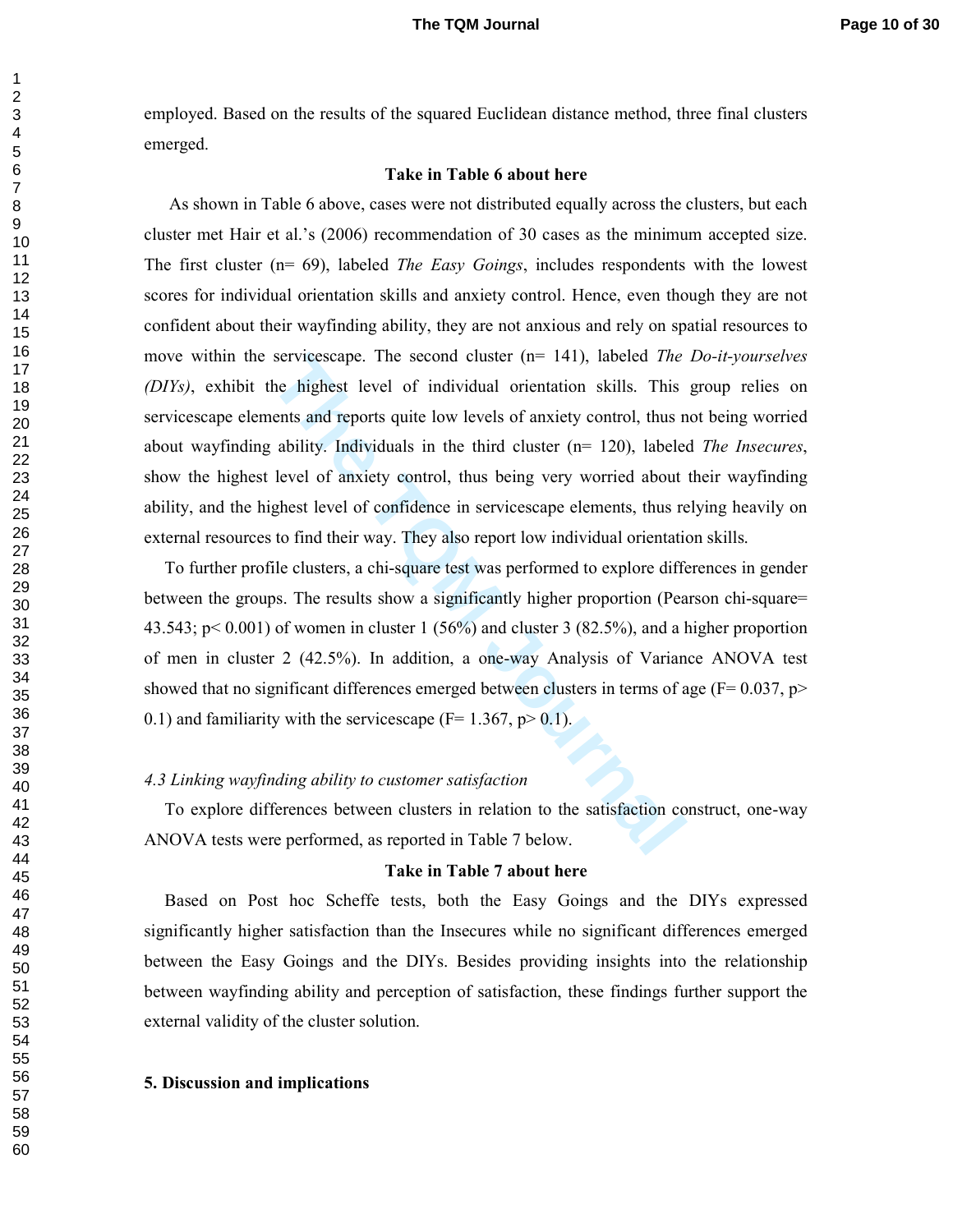#### **Page 11 of 30 The TQM Journal**

## *5.1 Contribution to literature*

Even though the importance of wayfinding has been outlined in the management literature (Dogu and Erkip, 2000; Chebat et al., 2005, 2008; Bonfanti, 2013), to the best of our knowledge no specific study exists linking customer satisfaction to the wayfinding ability of people. This study aimed to fill this research gap in three ways:

1) It brought to the attention of service management scholars three dimensions of wayfinding ability that are fundamentally used in environmental psychology research;

2) It identified three clusters based on these three dimensions of wayfinding ability, and

3) It examined the relationship between customers' profiles and perceptions regarding their satisfaction.

Each of these is discussed in detail below.

the relationship between customers' profiles and perception<br>s discussed in detail below.<br>arch highlight those factors that can contribute to wayfit<br>nt previous environmental psychology research whose rest<br>customers' percep First, this research highlight those factors that can contribute to wayfinding ability by taking into account previous environmental psychology research whose results are useful to better understand customers' perceptions and manage their behaviours in a satisfaction perspective. While psychology scholars have mainly studied wayfinding ability in reference to internal factors such as sense of direction, familiarity with environment and gender (Prestopnik and Roskos Ewaldson, 2000), this paper confirms that external and internal variables measure wayfinding ability (Gärling et al., 1986; Kitchin, 1994) and supports the view that wayfinding is an interplay between human and environmental elements (Farr et al., 2012). In particular, wayfinding competence and wayfinding anxiety can be considered internalized wayfinding ability, whereas wayfinding strategy can be interpreted as an "allocentric" (or external) ability which focuses in a relational manner on the surrounding environment (i.e. mainly signage and servicescape personnel) (Ribordy et al., 2013).

Second, this study addresses the literature on wayfinding segmentation by proposing three clusters: 1) the Easy Goings, 2) the DIYs and 3) the Insecures. The first cluster (the Easy Goings) highlights the profile of people that are not anxious despite their poor individual orientation skills. These individuals seem to lack the internal resources to learn spatial orientation and therefore base their wayfinding on their ability to analyze and interpret external resources (i.e. servicescape elements). The second cluster (the DIYs) represents the largest group. These people have good individual orientation skills, are not anxious and use environmental elements to increase their wayfinding ability. Individuals in this profile recall the cognitive mapping intended as spatial and environmental cognition ability for their ability to process external information and internalise it for future use. Individuals in the third cluster (the Insecures) have poor individual orientation skills and are very anxious about their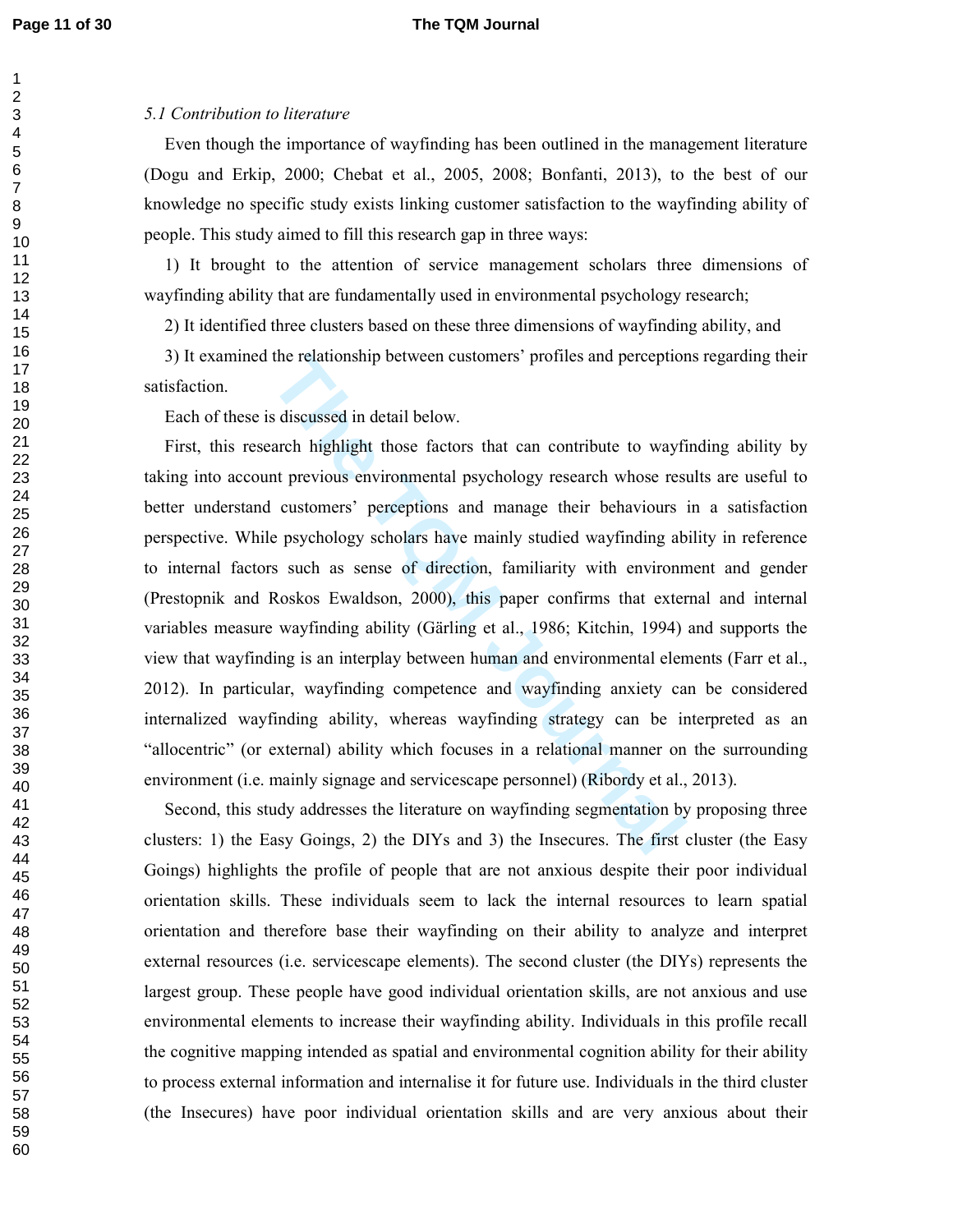#### **The TQM Journal Page 12 of 30**

wayfinding ability, hence they try to control this feeling by arriving early at the service setting and relying on other people. In addition, they base their wayfinding ability on environmental elements more than the other two groups.

meerving. Building on this consideration, it can be argued<br>g external sources (i.e. the servicescape elements) is mor<br>inding competences. The Insecures, who show the hig<br>ween the clusters, also report the lowest level of s Thirdly, this research explored the relationship between customers' profiles and perceptions regarding their satisfaction. The findings show that the three groups of respondents are differentiated by their satisfaction levels. In particular, the Easy-Goings, who are the individuals with the lowest wayfinding competence and anxiety levels, show the highest scores for satisfaction. Tsoukas and Chia (2002) claimed that perceiving is more important than conceiving. Building on this consideration, it can be argued that for the Easy Goings perceiving external sources (i.e. the servicescape elements) is more important than elaborating wayfinding competences. The Insecures, who show the highest wayfinding anxiety score between the clusters, also report the lowest level of satisfaction. As a matter of fact, even though the DIYs present medium levels of wayfinding anxiety, they are more satisfied than the Insecures probably because of their good wayfinding competence. Therefore, our results are in line with Hund and Minarik (2006), who found that as spatial anxiety increases, wayfinders' satisfaction tend to decrease.

#### *5.2 Managerial implications*

This study has several implications for service managers who want to make wayfinding easy in order to improve wayfinders' satisfaction. When a person visits unfamiliar service environments such as hospitals, airports or shopping malls, the user/customer/shopper is constantly involved in a wayfinding process, can experience wayfinding difficulties and, accordingly, must make decisions to solve wayfinding problems. Service managers have to design the servicescape along with interiors designers and architects in such a way that service environments are both aesthetically pleasant and, in some settings, attractive and efficient in terms of wayfinding.

While previous research outlined the importance of some factors such as gender differences, familiarity and cognitive approaches, this study recommends the examination of the profile of actual and potential visitors to the service setting. Surveys about how people find their way would be able to show if the servicescape's elements provided by service organization meet individuals' characteristics and needs.

If people who mostly visit the servicescape belong to the Easy Goings profile, service managers have to carefully design each service environment element in order to allow them to find their way without increasing people's anxiety, given that they rely most on servicescape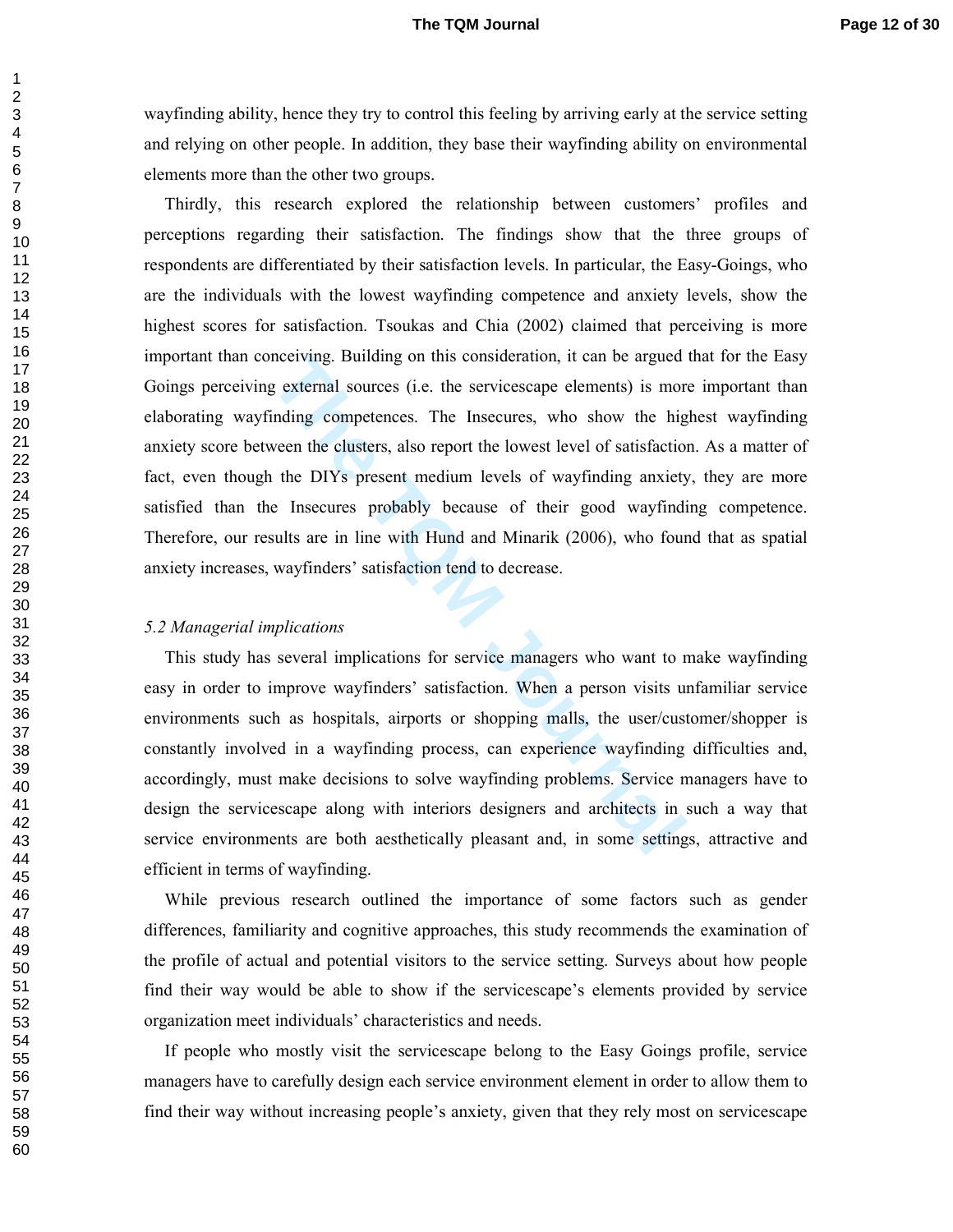$\mathbf{1}$ 

#### **Page 13 of 30 The TQM Journal**

elements rather than their wayfinding competence. Therefore, physical factors such as signs, maps, shapes, colours, paths, and information desks should not be neglected or, worse, left to chance. All these factors can be successfully manipulated by management (Newman, 2007). In addition, servicescape elements affect satisfaction (Dogu and Erkip, 2000; Kalakou and Moura, 2014) and can contribute to form a distinct and instantaneous association about the organization's image (Zeithaml and Bitner, 1996).

If the servicescape's visitors belong to the second profile, the DIYs, high levels of selfconfidence in their wayfinding competence and wayfinding strategy with low anxiety levels can lead these people to prefer approximations based on landmarks (Anacta and Schwering, 2010) because they need to find reference points along their path in a gradual manner in accordance to their information needs (Bonfanti, 2013). In this regard, service managers have to pay particular attention to the location of landmarks in the service environment. According to Klippel and Winter (2005) landmarks have to cognitively or linguistically be allocated easily to be conceptualized in route directions.

ople to prefer approximations based on landmarks (Anactacy need to find reference points along their path in a grir information needs (Bonfanti, 2013). In this regard, servict tention to the location of landmarks in the se If people present the characteristics identified in the third group, the Insecures, service managers must strive to keep down those individuals' anxiety because higher anxiety has a negative impact on wayfinding ability (Gabriel et al., 2011; Farr et al., 2012). Given that when a person does not directly know the direction to be taken, he/she relies on external assistance in wayfinding (Lawton, 1996). Managers must carefully and periodically control the quality of communication (Ugolini, 2009) about wayfinding and servicescape structure. The information can be delivered by means of written communication including leaflets, website, and business magazines. No less important is the role played by the front line staff during the service information delivery process. These staff can reduce information asymmetry by generating a feeling of assurance and contributing to low anxiety levels.

In addition to servicescape elements, complimentary measures to make wayfinding easier are mobile devices, smart phones and downloadable apps (Farr et al., 2012) whose use and availability has increased with recent technological developments. As Montello et al.'s (1999) study argued, people can be educated to enhance their wayfinding ability by acquiring and employing spatial information.

#### *5.3 Social implications*

This study highlights the importance of wayfinding because of its impact on society. In service contexts as well as in daily life activities, people are all involved actively or passively in the wayfinding process, for example, when they seek a specific destination or when they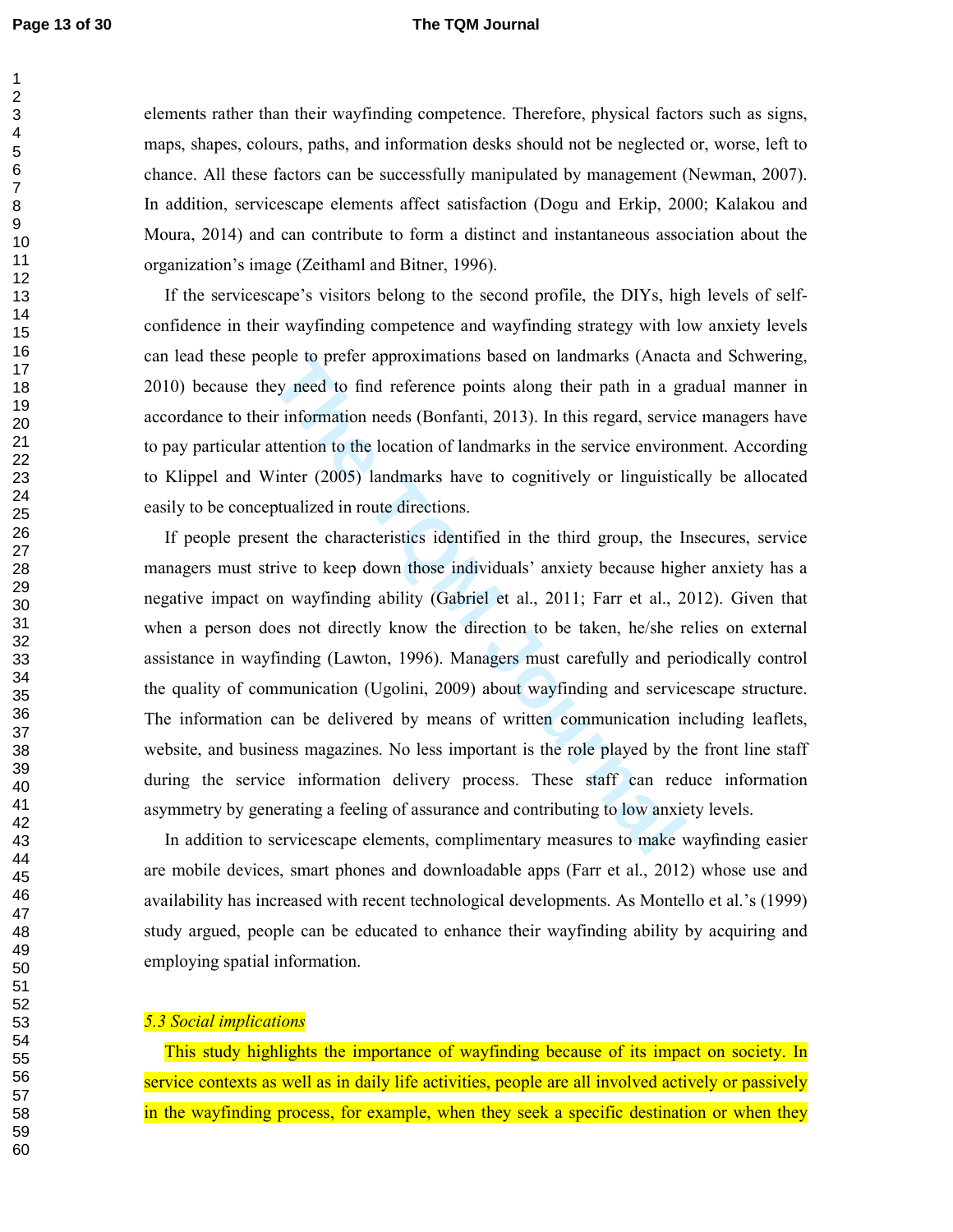explain to a passerby how he/she can get to a certain place. The signage, for example, is everywhere and is made to, and from, a multitude of subjects.

Architects and designers should not only invest in the aesthetics of architectural design but also help people to develop their wayfinding ability. As some management scholars argue, they may educate people to increase their perceived value (Bonfanti and Brunetti, 2015). Fundamentally, today's society underestimates wayfinding ability: most people are induced to rely on technology, e.g. using the browser on your smartphone to navigate the servicescape, but when the browser does not work effectively, people tend to get lost and lose time, as well as becoming confused. In other words, people can lose the opportunity to develop their wayfinding ability.

The distance in other words, people can lose the opportunity<br>
pe design perspective, it is very important that cultural and<br>
cluded in the service environment design. For example, w<br>
servicescape, English signals and picto In a servicescape design perspective, it is very important that cultural and social aspects of individuals are included in the service environment design. For example, when designing or reorganizing the servicescape, English signals and pictograms (i.e. images that can be universally recognized) could be used along with the local language to overcome possible communication barriers. In addition, special needs requirements, for example of visually impaired persons, should be considered in the servicescape design. Each cue contributes to making people feel either accepted or discriminated by the service provider. After all, wayfinding ability is important in all social environments that are frequented by different types of people, whether for physical or cultural activities.

#### **6. Limitations and further research directions**

The findings of this study should be considered with caution because of some limitations. Firstly, the research used a convenience sampling method, it was conducted in one single location and within a specific service context setting (i.e. a hospital) where resolute wayfinding is prevalent. Future research is needed to validate the proposed typology within the same country and across different countries and service contexts with low familiarity. Further clusters may emerge in accordance to different types of wayfinding (recreational, resolute or emergency). In addition, it would be interesting to investigate the existence of these typologies in more complex service settings such as tourism destinations.

Secondly, wayfinding ability and satisfaction were measured in terms of self-assessment method. Even though Hund and Padgitt (2010) in their experimental study found a robust relationship between self-reported and behavioural measures of sense of direction, further research should try to combine self-reported with factual/behavioural measures of wayfinding.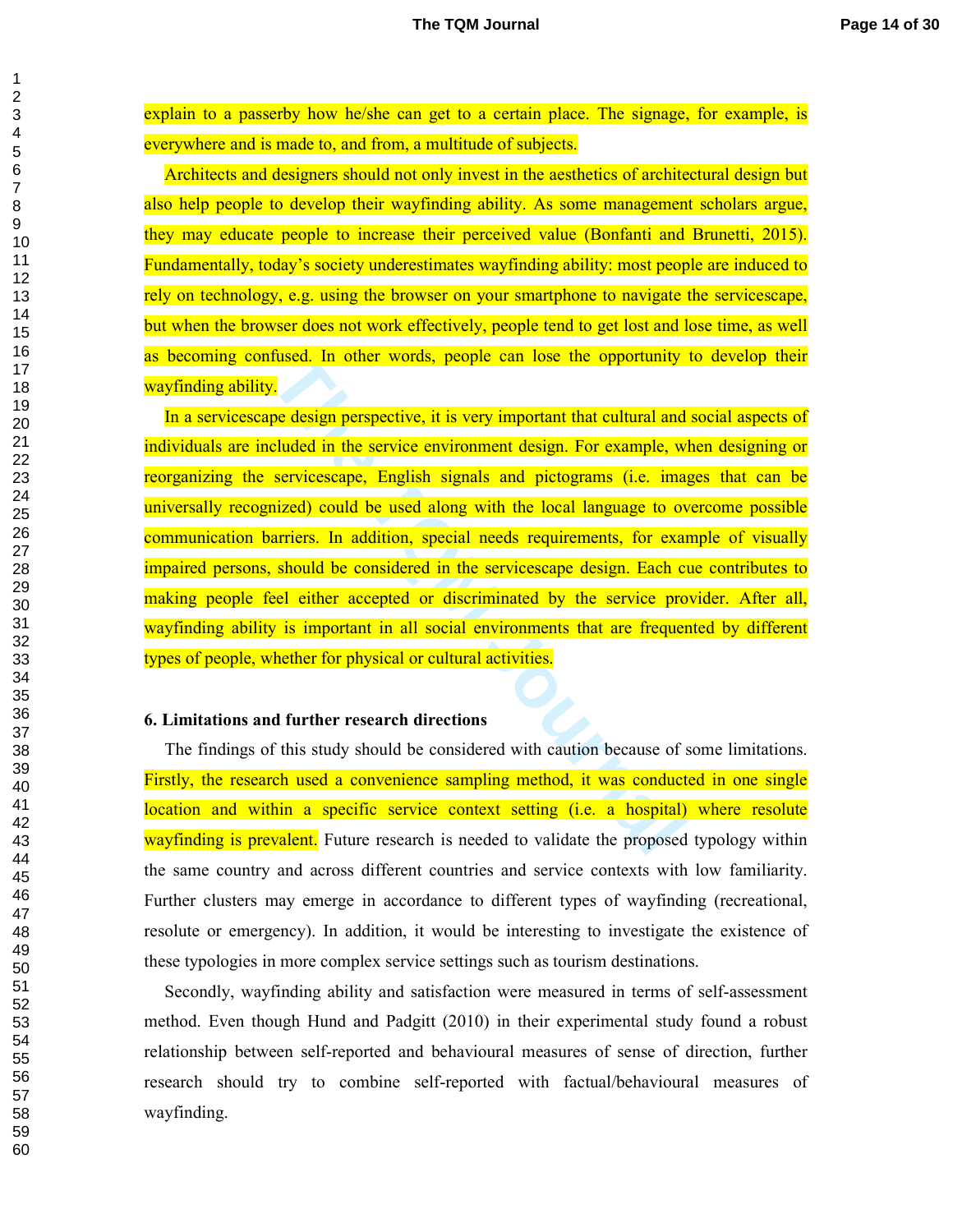$\mathbf{1}$ 

#### **Page 15 of 30 The TQM Journal**

Thirdly, other variables that are relevant in service contexts were not considered in this study. For example, an individual's emotions within the servicescape/during the service experience might have a direct influence on wayfinding satisfaction, or moderate the relationship between wayfinding ability and satisfaction. Although some scholars investigated the effect of emotions on wayfinding (Balaban et al., 2014), future studies can address emotions triggered by wayfinding experience more in-depth.

ness. Recent advances have been carried out from a variet<br>
(Davis et al., 2014; Schinazi et al., 2016) in neuro:<br>
vices field. In-depth analysis about this specific topic w<br>
gn servicescapes able to eliminate or, at least, Finally, another research aspect that it would be interesting to examine in future management studies is how wayfinding ability varies with physical disabilities such as blindness or deafness. Recent advances have been carried out from a variety of perspectives and disciplines (Davis et al., 2014; Schinazi et al., 2016) in neuroscience and the technological devices field. In-depth analysis about this specific topic will allow service managers to design servicescapes able to eliminate or, at least, reduce wayfinding problems and improve the navigation abilities of these customers/users.

#### **References**

- Algase, D., Son, G.-R., Beel-Bates, C., Song, J., Yao, L., Beattie, E. and Leitsch, S. (2007), "Initial psychometric evaluation of the wayfinding effectiveness scale", *Western Journal of Nursing Research*, Vol. 29 No. 8, pp. 1015-1032.
- Al-Homoud, M. (2003), "Way-finding in Complex Neo-traditional Housing Schemes in Jordan", *International Planning Studies*, Vol. 8 No. 2, pp. 139-156.
- Allen, G. (1999), "Spatial abilities, cognitive maps, and wayfinding-bases for individual differences in spatial cognition and behavior". In R. Golledge (Ed.), *Wayfinding behavior: Cognitive mapping and other spatial processes* (pp. 46–80), Johns Hopkins University Press, Baltimore.
- Anacta, V., and Schwering, A. (2010), "Men to the east and women to the right: Wayfinding with verbal route instructions". In C. Hölscher, T. Shipley, M. Olivetti Belardinelli, J. Bateman, and N. Newcombe (Eds.), *Spatial cognition VII* (Vol. 6222, pp. 70–84), Springer, Berlin.
- Apelt, R. (2008), *Wayfinding in the built environment (Tech. Rep.)*, PublicWorks Queensland, Brisbane, QLD, Australia.
- Arthur, P., and Passini, R. (1992), *Wayfinding: People, signs, and architecture*, McGraw-Hill Book Co., New York.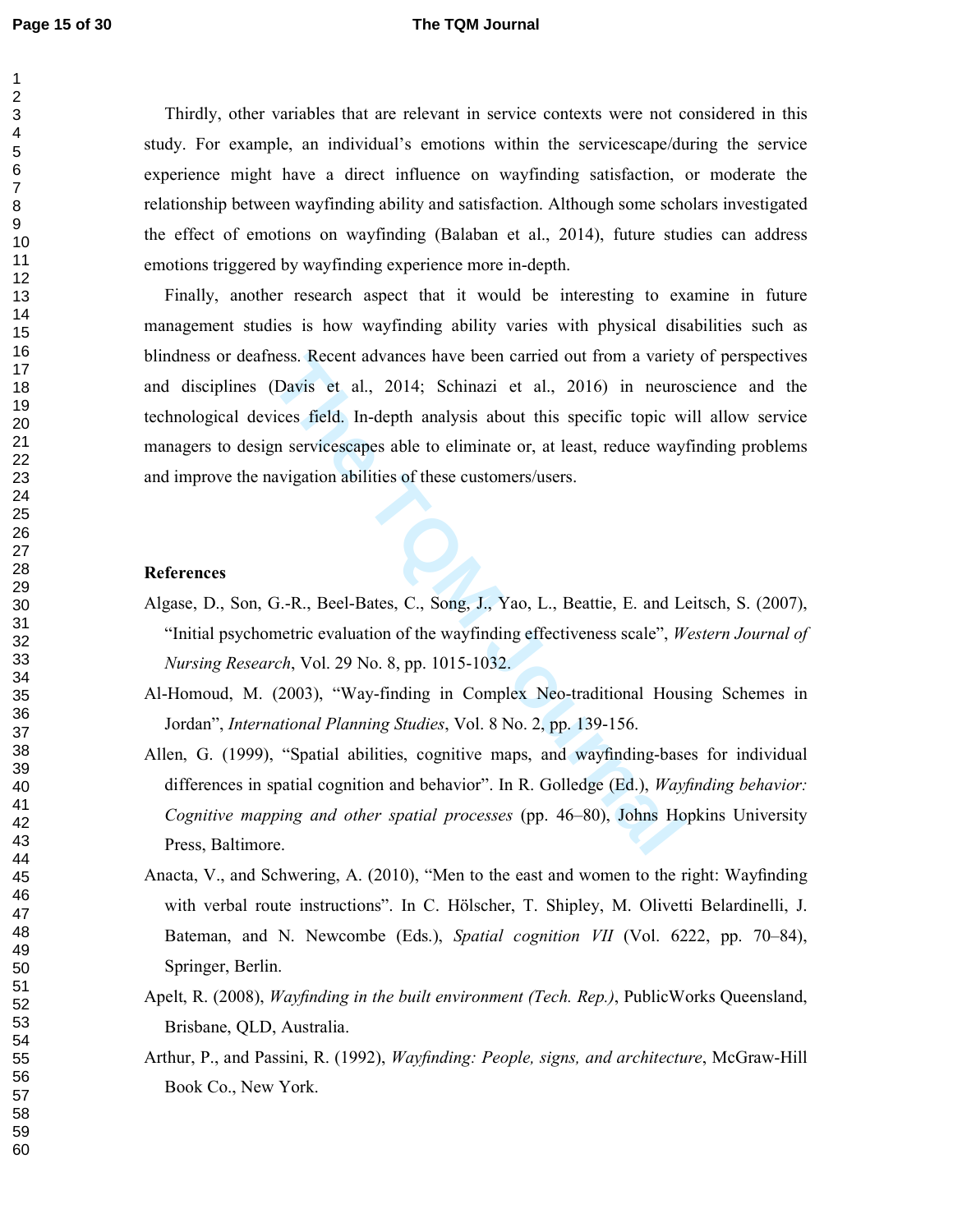- Aruna, S. and Santhi, P. (2015), "Impulse Purchase Behavior Among Generation-Y", *Journal of Marketing Management*, Vol. 14 No. 1, pp. 21-38.
- Bae, Y.H., Jun, J.W., and Hough, M. (2016), "Uses and gratifications of digital signage and relationships with user interface", *Journal of International Consumer Marketing*, Vol. 28 No. 5, pp. 323-331.
- Bagdare, S., and Roy, S. (2016), "VISUALSCAPE: A scale to measure visual experience in retailing", *Services Marketing Quarterly*, Vol. 37 No. 4, pp. 272-287.
- Balaban, C. Z., Röser, F., and Hamburger, K. (2014), "The effect of emotions and emotionally laden landmarks on wayfinding". In P. Bello, M. Guarini, M. McShane and B. Scassellati (Eds.), *Proceedings of the 36th Annual Conference of the Cognitive Science Society* (pp. 1880–1885), Cognitive Science Society, Austin, TX.
- Barkley, C., and Dye, M. (2007), "Sex differences in cue perception in a visual scene: Investigation of cue type", *Behavioral Neuroscience*, Vol. 121, pp. 291-300.
- Bitner, M.J. (1992), "Servicescapes: The impact of physical surroundings on customers and employees", *Journal of Marketing*, Vol. 56 No. 2, pp. 57-71.
- Bonfanti, A. (2013), "Towards an approach to signage management quality (SMQ)", *Journal of Services Marketing*, Vol. 27 No. 4, pp. 312-321.
- den landmarks on waytinding". In P. Bello, M. Guarini, M.<br>Is.), *Proceedings of the 36th Annual Conference of the C*<br>80–1885), Cognitive Science Society, Austin, TX.<br>Dye, M. (2007), "Sex differences in cue perception in<br>f Bonfanti, A., and Brunetti, F. (2015), "Effects of customer education in terms of customer perceived value: the role of customer evaluation skills", *Sinergie Italian Journal of Management*, Vol. 97 No. May-August, pp. 219-238.
- Callan, R.J., and Kyndt, G. (2001), "Business travellers' perceptions of service quality", *The International Journal of Tourism Research*, Vol. 3 No. 4, pp. 313-323.
- Caves, R.E., and Pickard, C.D. (2001), "The satisfaction of human needs in airport passenger terminals", *Transport*, Vol. 147, pp. 9-15.
- Chang, S.J., Van Witteloostuijn, A., and Eden, L. (2010), "From the editors: Common method variance in international business research", *Journal of International Business Studies*, Vol. 41 No. 2, pp. 178-184.
- Chattaraj, U., Seyfried, A., and Chakroborty, P. (2009), "Comparison of pedestrian fundamental diagram across cultures", *Advances in Complex Systems World Scientific*, Vol. 12 No. 13, pp. 1-13.
- Chebat, J.-C., Gélinas-Chebat, C., Hombourger, S., and Woodside, A.G. (2003), "Testing consumers' motivation and linguistic ability as moderators of advertising readability", *Psychology and Marketing*, Vol. 20 No. 7, pp. 599-624.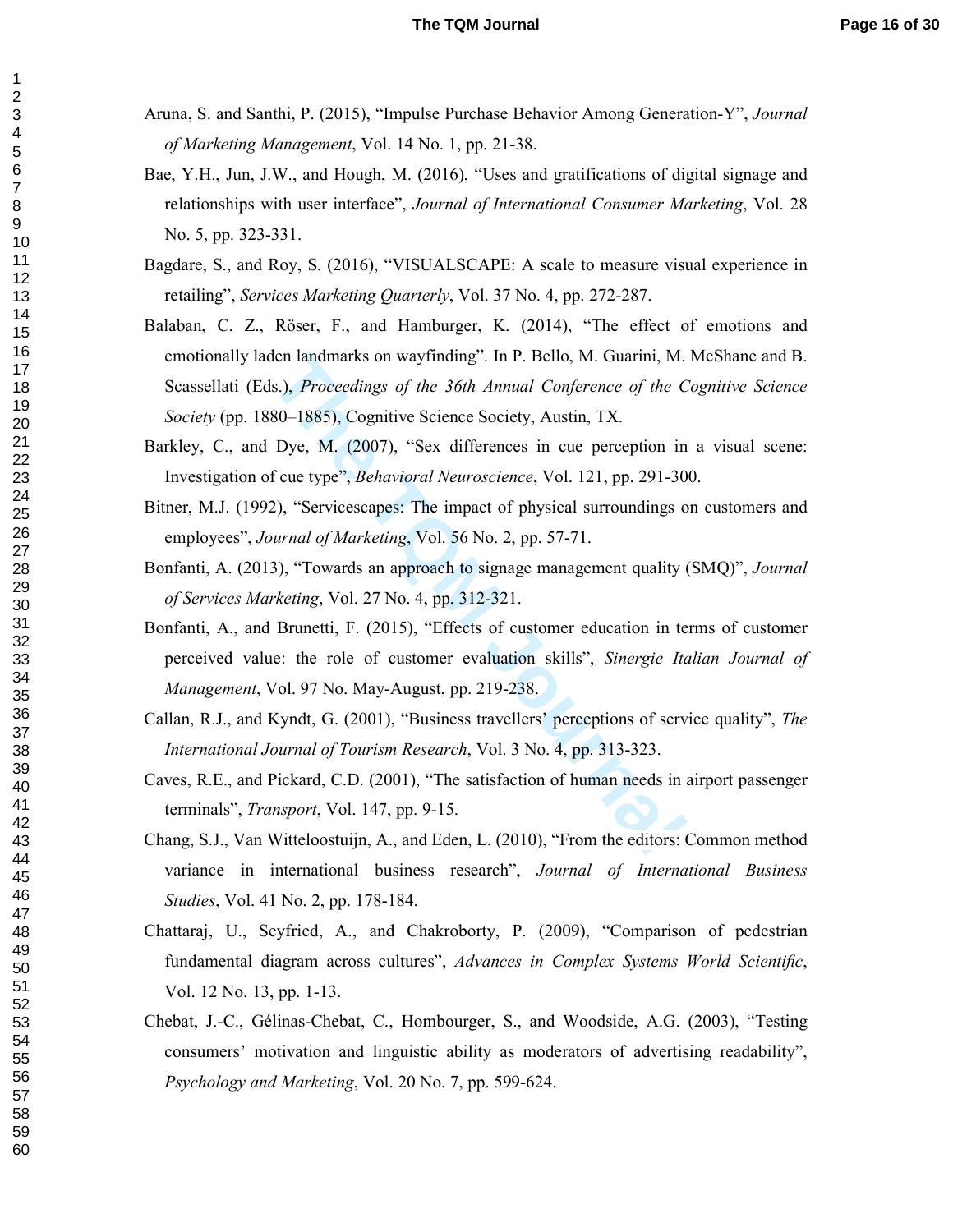#### **Page 17 of 30 The TQM Journal**

- Chebat, J., Gélinas-Chebat, C., and Therrien, K. (2005), "Lost in a mall, the effects of gender, familiarity with the shopping mall and the shopping values on shoppers' wayfinding processes", *Journal of Business Research*, Vol. 58 No. 11, pp. 1590-1598.
- Chebat, J., Gélinas-Chebat, C., and Therrien, K. (2008), "Gender-related wayfinding time of mall shoppers", *Journal of Business Research*, Vol. 61, pp. 1076-1082.
- Choi, B.J. and Kim, H.S. (2013) "The impact of outcome quality, interaction quality, and peer-to-peer quality on customer satisfaction with a hospital service", *Journal of Service Theory and Practice,* Vol. 23, No.3.
- Chown, E., Kaplan, S., and Kortencamp, D. (1995), "Prototypes, location, and associative networks (PLAN): Towards a unified theory of cognitive mapping", *Cognitive Science*, Vol. 19, pp. 1-51.
- an, S., and Kortencamp, D. (1995), "Prototypes, location<br>
NN): Towards a unified theory of cognitive mapping", *C*,<br>
51.<br>
ada, E., De Barros, A., and Wirasinghe, S. (2008), "<br>
assures of airport terminal wayfinding", *Jour* Churchill, A., Dada, E., De Barros, A., and Wirasinghe, S. (2008), "Quantifying and validating measures of airport terminal wayfinding", *Journal of Air Transport Management*, Vol. 14 No. 3, pp. 151-158.
- Connell, B., Jones, M., Mace, R., Mueller, J., Mullick, A., Ostroff, E., Sanford, J., Steinfeld, E., Story, M., and Vanderheiden, G. (1997), *Principles of universal design*, The Centre for Universal Design, Raleigh, NC.
- Contreras, M., Martïnez-Molina, A., and Santacreu, J. (2012), "Do the sex differences play such an important role in explaining performance in spatial tasks?", *Personality and Individual Differences*, Vol. 52, pp. 659-663.
- Cooper, R. (2010), *Wayfinding for Health Care: Best Practices for Today's Facilities*, AHA Services Inc, Atlanta, GA.
- Correia, A., Wirasinghe, S., and Barros, A. de (2008), "A global index for level of service evaluation at airport passenger terminals", *Transportation Research Part E: Logistics and Transportation Review*, Vol. 44 No. 4, pp. 607-620.
- Costa, M. (2010), "Interpersonal distances in group walking", *Journal of Nonverbal Behavior*, Vol. 34 No. 1, pp. 15-26.
- d'Astous A. (2000), "Irritating aspects of the shopping environment", *Journal of Business Research*, Vol. 49, pp. 149-156.
- Davies, C. and Peebles, D. (2010), "Spaces or scenes: Map-based orientation in urban environments", *Spatial Cognition and Computation*, Vol. 10, pp. 135-156.
- Davis, M., Merrill, E. C., Conners, F. A., and Roskos, B. (2014), "Patterns of differences in wayfinding performance and correlations among abilities between persons with and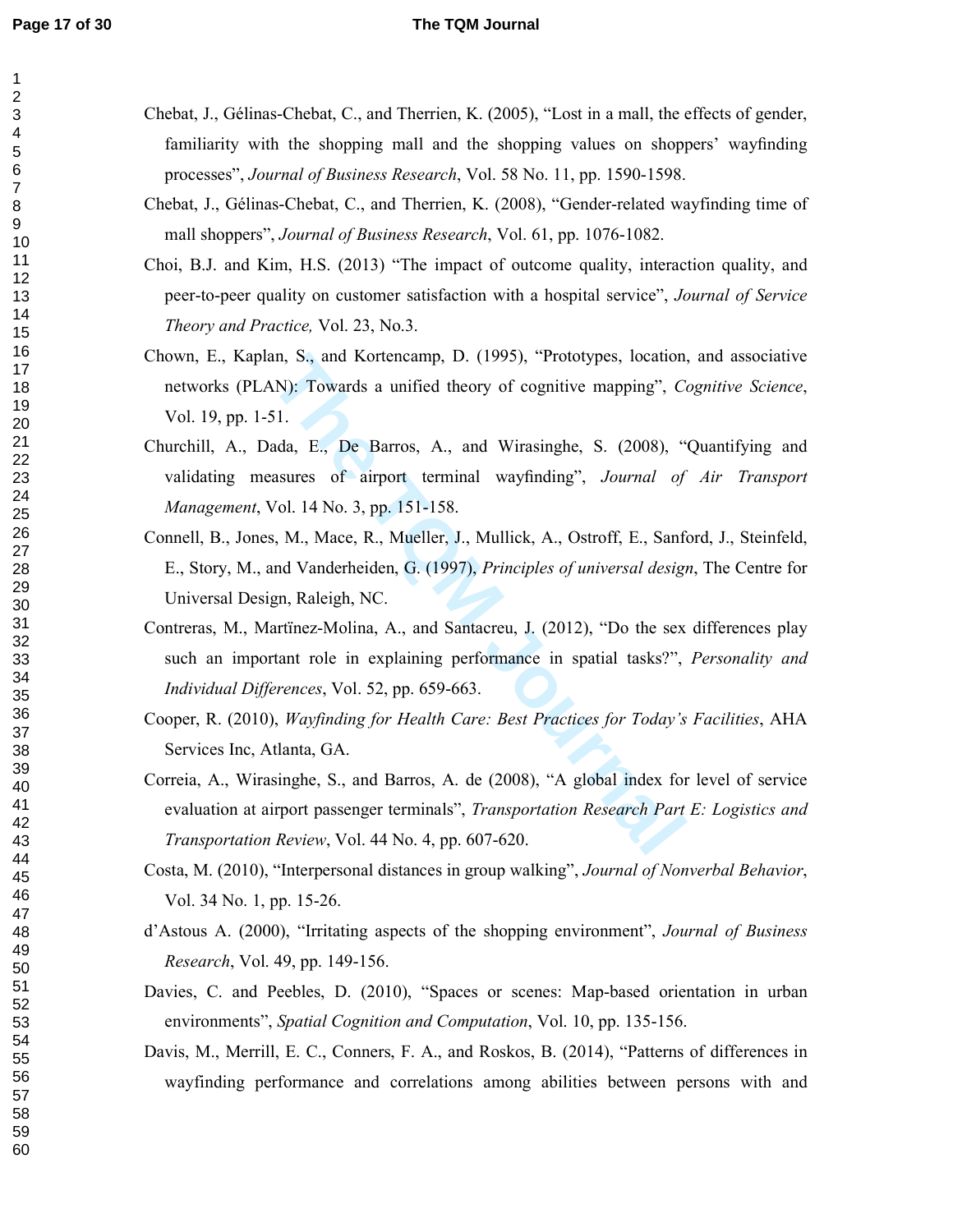without Down syndrome and typically developing children", *Frontiers in Psychology - Developmental Psychology*, Vol. 5, pp. 1-12.

- de Barros, A., Somasundaraswaran, S., and Wirasinghe, S. (2007), "Evaluation of level of service for transfer passengers at airports", *Journal of Air Transport Management*, Vol. 13, pp. 293-298.
- de Bruin, E.D., and Schmidt, A. (2010), "Walking behaviour of healthy elderly: Attention should be paid", *Behavioral and Brain Functions: BBF*, Vol. 6 No. 1, pp. 59.
- Dennis, C., Brakus, J.J., Gupta, S., and Alamanos, E. (2014), "The effect of digital signage on shoppers' behavior: The role of the evoked experience", *Journal of Business Research*, Vol. 67 No. 11, pp. 2250-2257.
- Dogu, U., and Erkip, F. (2000), "Spatial factors affecting wayfinding and orientation: a case study in a shopping mall", *Environment and Behaviour*, Vol. 32 No. 6, pp. 731-755.
- Downs, R., and Stea, D. (1973), "Cognitive representations". In R. Downs, and D. Stea (Eds.), *Image and environment* (pp. 79-86) Aldine, Chicago.
- Dudchenko, P. (2010), *Why People Get Lost: The Psychology and Neuroscience of Spatial Cognition*, Oxford University Press, Oxford.
- Farr, A.C., Kleinschmidt, T.F., Yarlagadda, P., and Mengersen, K. (2012), "Wayfinding: A simple concept a complex process", *Transport Reviews: A Transnational Transdisciplinary Journal*, Vol. 32 No. 6, pp. 715-743.
- Fewings, R. (2001), "Wayfinding and airport terminal design", *The Journal of Navigation*, Vol. 54 No. 2, pp. 177-184.
- **The role of the evoked experience"**, *Journal of Bu*, **pp. 2250-2257.**<br> **Kend Fourth**, **F.** (2000), "Spatial factors affecting wayfinding and or<br>
ping mall", *Environment and Behaviour*, Vol. 32 No. 6, pp.<br>
Stea, D. (1973 Findlay, C. and Southwell, K. (2004), 'I just followed my nose': understanding visitor wayfinding and information needs at forest recreation sites", *Managing Leisure*, Vol. 9 No. 4, pp. 227-240.
- Fodness, D. and Murray, B. (2007), "Passengers' expectations of airport service quality", *Journal of Services Marketing*, Vol. 21 No. 7, pp. 492-506.
- Fuller, C.M., Simmering, M.J., Atinc, G., Atinc, Y., and Babin, B.J. (2015), "Common methods variance detection in business research", *Journal of Business Research* (Available online 23 December 2015).
- Gabriel, K., Hong, S., Chandra, M., Lonborg, S., and Barkley, C. (2011), "Gender differences in the effects of acute stress on spatial ability", *Sex Roles*, Vol. 64 Nos. 1-2, pp. 81-89.
- Gärling, T., Lindberg, E., Carreiras, M. and Böök, A. (1986), "Reference systems in cognitive maps", *Journal of Experimental Psychology*, Vol. 6, pp. 1-8.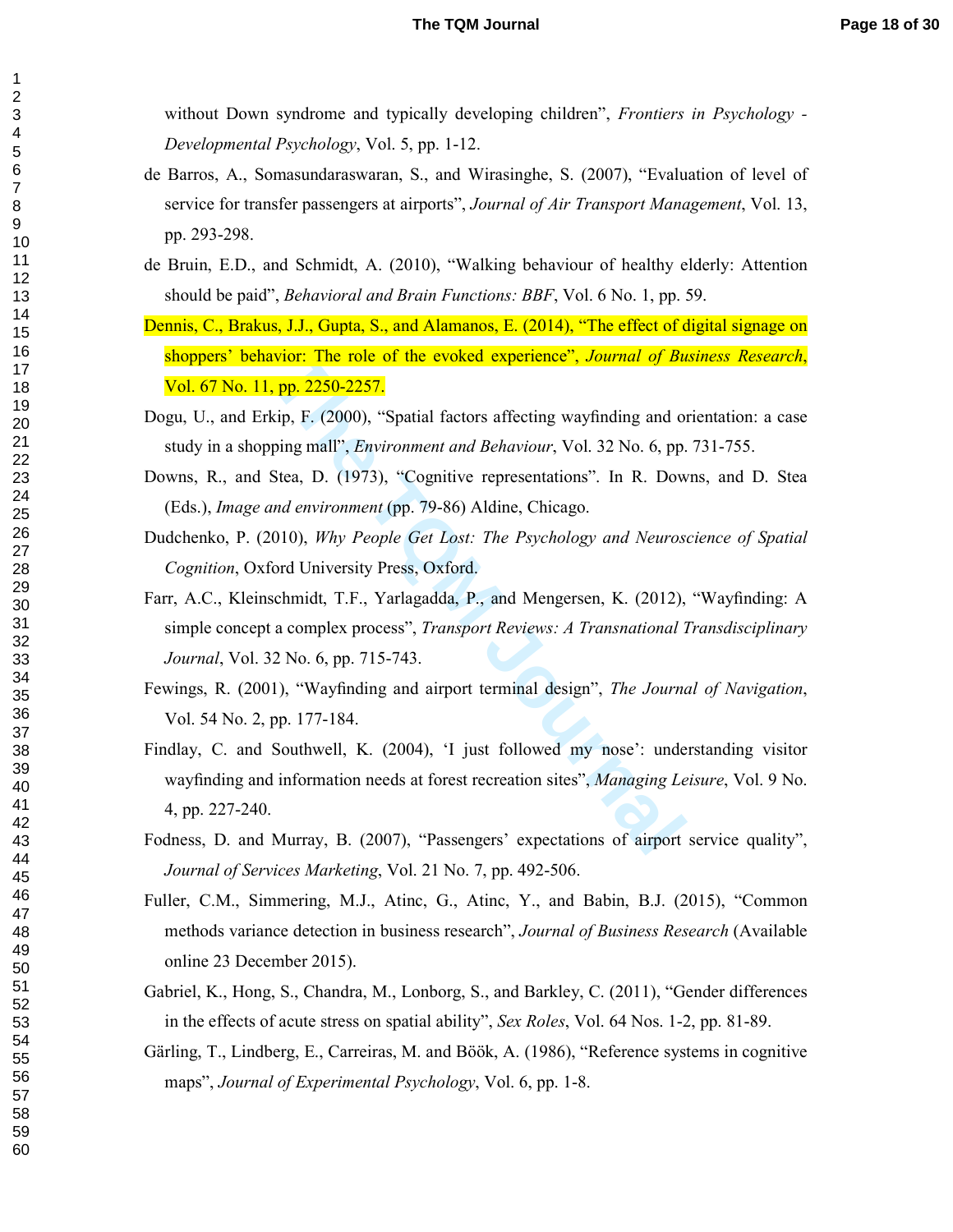#### **Page 19 of 30 The TQM Journal**

- Golledge, R., and Görling, T. (2004), "Cognitive maps and urban travel". In D. Henscher, K. Button, K. Haynes, and P. Stopher (Eds.), *Handbook of transport geography and spatial systems* (Chap. 28, pp. 501-512), Elsevier, Amsterdam.
- Gupta, S., and Datta, R, (2016) "A methodology for component level improvement of passenger facilities at the Howrah railway station in India", *The TQM Journal*, Vol. 28 No. 3, pp. 496-526.
- Hair, J.F., Black, W.C., Babin, B.J., Anderson, R.E., and Tatham, R.L. (2006), *Multivariate data analysis* , Vol. 6, Pearson Prentice Hall, Upper Saddle River, NJ.
- Hegarty, M., Richardson, A.E., Montello, D.R., Lovelace, K. and Subbiah, I. (2002), "Development of a self-report measure of environmental spatial ability", *Intelligence*, Vol. 30, pp. 425-447.
- Vol. 6, Pearson Prentice Hall, Upper Saddle River, NJ.<br>chardson, A.E., Montello, D.R., Lovelace, K. and Sub<br>of a self-report measure of environmental spatial ability", *1*<br>7.<br>d Minarik, J.L. (2006), "Getting from here to t Hund, A.M., and Minarik, J.L. (2006), "Getting from here to there: Spatial anxiety, wayfinding strategies, direction type, and wayfinding efficiency", *Spatial cognition and computation*, Vol. 6 No. 3, pp. 179-201.
- Hund, A.M., and Padgitt, A.J. (2010), "Direction giving and following in the service of wayfinding in a complex indoor environment", *Journal of Environmental Psychology*, Vol. 30 No. 4, pp. 553-564.
- Kalakou, S., and Moura, F. (2014), "Bridging the gap in planning indoor pedestrian facilities", *Transport Reviews*, Vol. 34 No. 4, pp. 474-500.
- Kiefer, P., Giannopoulos, I., and Raubal, M. (2014), "Where am I? Investigating map matching during self-localization with mobile eye tracking in an urban environment", *Transactions in GIS*, Vol. 18 No. 5, pp. 660-686.
- Kitchin, R. (1994), "Cognitive maps: What are they and why study them?", *Journal of Environmental Psychology*, Vol. 14, pp. 1-19.
- Klippel, W. and Winter, S. (2005), "Structural salience of landmarks for route directions". In A.G. Cohn and D. Mark (Eds.), *Spatial Information Theory. International Conference COSIT* (pp. 347-362), Springer, Berlin.
- Koh, W. L., and Zhou, S. (2011), "Modeling and simulation of pedestrian behaviors in crowded places", *ACM Transactions on Modeling and Computer Simulatio n*, Vol. 21 No. 3, pp. 1-23.
- Lawton, C.A. (1994) "Gender differences in way-finding strategies: Relationship to spatial ability and spatial anxiety", *Sex Roles,* Vol.30, No.12, pp.765-779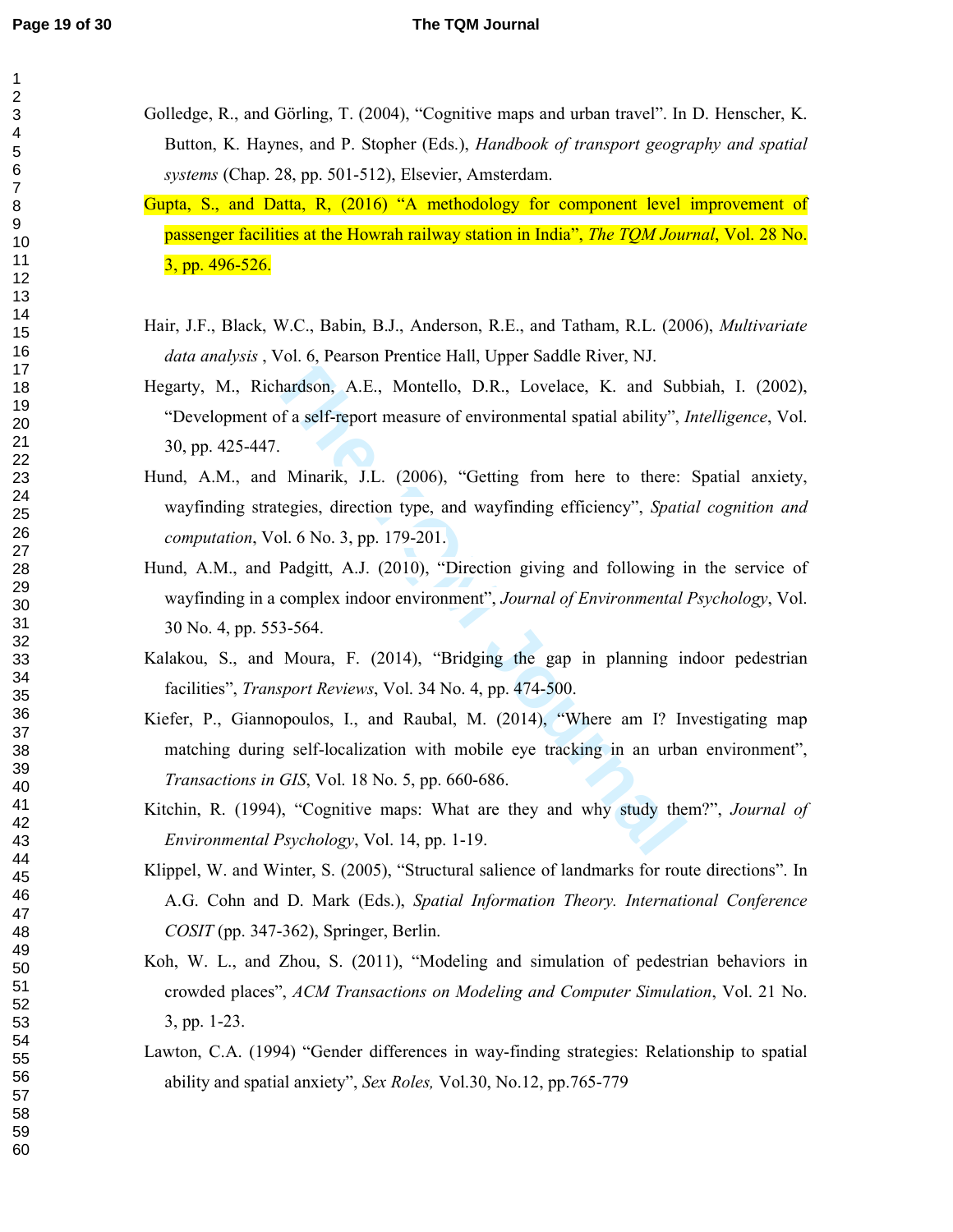- Lawton, C.A. (1996), "Strategies for indoor wayfinding: The role of orientation", *Journal of Environmental Psychology*, Vol. 16, pp. 137-145.
- Lawton, C.A. and Kallai, J. (2002), "Gender differences in wayfinding strategies and anxiety about wayfinding: A cross-cultural comparison", *Sex Roles*, Vol. 47 Nos. 9/10, pp. 389- 401.
- Li, R., and Klippel, A. (2012), "Wayfinding in libraries: can problems be predicted?", *Journal of Map and Geography Libraries: Advances in Geospatial Information, Collections and Archives*, Vol. 8 No. 1, pp. 21-38.
- Lynch, K. (1960), *The image of the city*, MIT Press, Cambridge.
- The image of the city, MIT Press, Cambridge.<br> **Borella, E., Carbone, E., Martinelli, M., and De B**<br> **Iearning using descriptions or navigation: The involver**<br> **Image and older adults**", *British Journal of Psychology*, Vol Meneghetti, C., Borella, E., Carbone, E., Martinelli, M., and De Beni, R. (2016), "Environment learning using descriptions or navigation: The involvement of working memory in young and older adults", *British Journal of Psychology*, Vol. 107 No. 2, pp. 259-280.
- Montello, D., and Raubal, M. (2012), "Functions and applications of spatial cognition". In D. Waller, and L. Nadel (Eds.), *Handbook of Spatial Cognition* (pp. 249-264), American Psychological Association, Washington, DC.
- Montello, R.D., and Golledge, G.R. (1999), *Scale and Detail in the Cognition of Geographinc Information: Report of Spacialist Meeting of Project Varenius*, National Centre for Geographic Information and Analysis, Santa Barbara, CA.
- Moussaïd, M., Perozo, N., Garnier, S., Helbing, D., and Theraulaz, G. (2010), "The walking behaviour of pedestrian social groups and its impact on crowd dynamics", *PloS ONE*, Vol. 5 No. 4 e10047, pp. 1-7.
- Newman, A.J. (2007), "Uncovering dimensionality in the servicescape: Towards legibility", *Service Industries Journal*, Vol. 27 No. 1, pp. 15-28.
- Nori, R. and Giusberti, F. (2006), "Predicting cognitive styles from spatial abilities", *American Journal of Psychology*, Vol. 119 No. 1, pp. 67-86.
- O'Neill, M. (1991), "Effects of signage and floor plan configuration on wayfinding accuracy", *Environment and Behavior*, Vol. 23 No. 5, pp. 553-574.
- Otterbring, T., Wästlund, E., Gustafsson, A., and Shams, P. (2014), "Vision (im)possible? The effects of in-store signage on customers' visual attention", *Journal of Retailing & Consumer Services*, Vol. 21 No. 5, pp. 676-684.
- Pantouvakis, A., and Renzi, M.F. (2016), "Exploring different nationality perceptions of airport service quality", *Journal of Air Transport Management*, Vol. 52, pp. 90-98.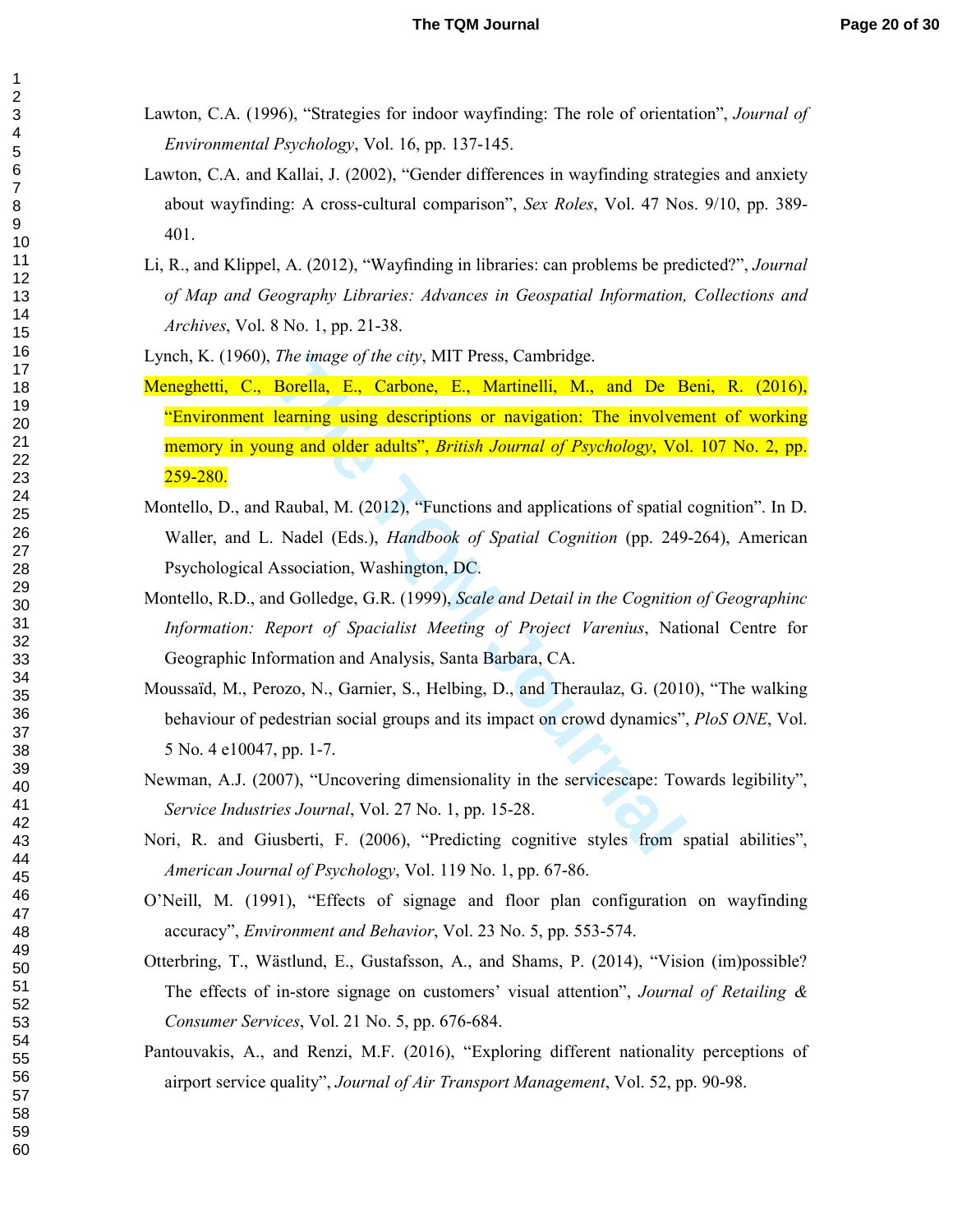#### **Page 21 of 30 The TQM Journal**

- Passini, R. (1984), "Spatial representations a wayfinding perspective", *Journal of Environmental Psychology*, Vol. 4, pp. 153-164.
- Passini, R. (1987), "Brain lesions and their effects on wayfinding: A review", *Proceedings from Environmental Design Research Association Conference*, Vol. 18, pp. 61-67.
- Passini, R. (1998), "Wayfinding and dementia: Some research findings and a new look at design", *Journal of Architectural and Planning Research*, Vol. 15 No. 2, pp. 133-151.
- Peponis, J., Zimring, C. and Choi, Y. (1990), "Finding the building in wayfinding", *Environment and Behavior*, Vol. 25, pp. 555-590.
- Prestopnik, J.L., and Roskos-Ewaldson, B. (2000), "The relations among wayfinding strategy use, sense of direction, sex, familiarity, and wayfinding ability", *Journal of Environmental Psychology*, Vol. 20, pp. 177-191.
- Punj, G., and Stewart, D.W. (1983), "Cluster analysis in marketing research: Review and suggestions for application", *Journal of Marketing Research*, Vol. 20 No. 2, pp. 34-148.
- and Roskos-Ewaldson, B. (2000), "The relations among wateretion, sex, familiarity, and wayfinding ability", *Journal* of the U.20, pp. 177-191.<br>
Election, sex, familiarity, and wayfinding ability", *Journal* of the U.20, p Raubal, M. and Winter, S. (2002), "Enriching wayfinding instructions with local landmarks". In M. Egenhofer and D. Mark (Eds.), *Geographic Information Science: Second International Conference*, GIScience 2002, Boulder, CO, USA, September 2002. Berlin, Springer Lecture Notes in Computer Science Vol. 2478, pp. 243-259.
- Ribordy, F., Jabès, A., Lavenex, P.B., and Lavenex, P. (2013), "Development of allocentric spatial memory abilities in children from 18 months to 5 years of age", *Cognitive Psychology*, Vol. 66 No. 1, pp. 1-29.
- Rousek, J.B., and Hallbeck, M.S. (2011), "The use of simulated visual impairment to identify hospital design elements that contribute to wayfinding difficulties", *International Journal of Industrial Ergonomics*, Vol. 41 No. 5, pp. 447-458.
- Schinazi, V.R., Thrash, T., and Chebat, D.-R. (2016), "Spatial navigation by congenitally blind individuals", *Cognitive Science*, Vol. 7 No. 1, pp. 37-58.
- Schmitz, S. (1999), "Gender Differences in Acquisition of Environmental Knowledge Related to Wayfinding Behavior, Spatial Anxiety and Self-Estimated Environmental Competencies", *Sex Roles*, Vol. 41 Nos 1/2, pp. 71-93.
- Schug, M.G. (2016), "Geographical Cues and Developmental Exposure Navigational Style, Wayfinding Anxiety, and Childhood Experience in the Faroe Islands", *Human Nature*, Vol. 27, No.1, pp. 68-81.
- Schuster, M., Elroy, I., and Elmakais, I. (2017), "We are lost: Measuring the accessibility of signage in public general hospitals", *Language Policy*, Vol. 16 No. 1, pp. 23-38.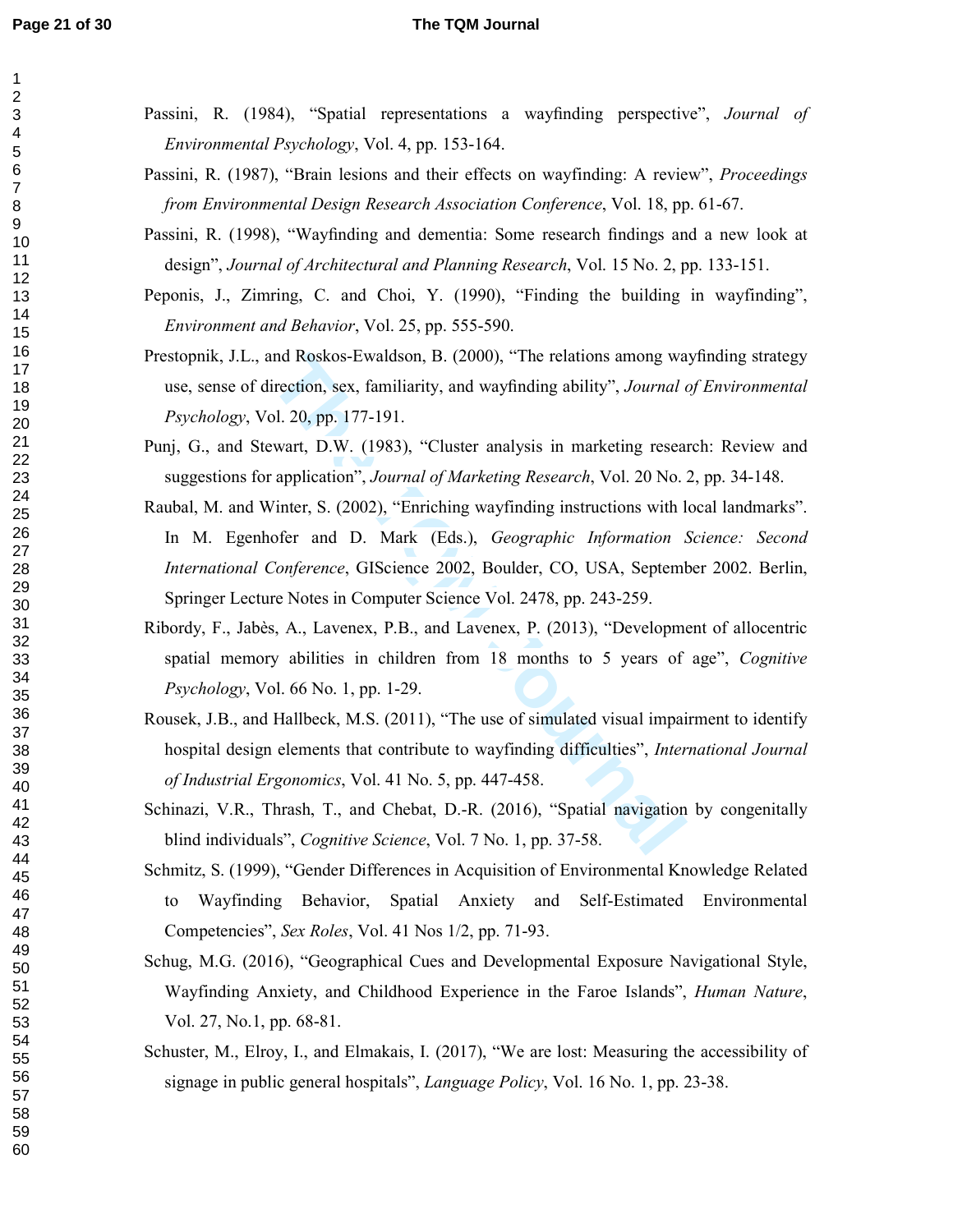- Stevens, J.P. (2009), *Applied multivariate statistics for the social sciences*, Fifth Edition, Taylor and Francis, New York.
- Touchstone, E.E., Koslow, S., Shamdasani, P.N., and D'Alessandro, S. (2017), "The linguistic servicescape: Speaking their language may not be enough", *Journal of Business Research*, Vol. 72, pp. 147-157.
- Tsoukas, H., and Chia, R. (2002), "On organizational becoming: Rethinking organizational change", *Organization Science*, Vol. 13 No. 5, pp. 567-582.
- Ugolini, M.M. (2009), "Can quality become tangible for health service users?", *The TQM Journal*, Vol. 21 No. 4, pp. 400-412.
- Ugolini, M.M., Rossato, C., and Baccarani, C. (2014) "A five-senses perspective to quality in hospitals", *The TQM Journal*, Vol. 26 No. 3, pp. 284-299
- Vilar, E., Rebelo, F., Noriega, P., Teles, J., and Mayhorn, C. (2015), "Signage versus environmental affordances: Is the explicit information strong enough to guide human behavior during a wayfinding task?", *Human Factors & Ergonomics in Manufacturing & Service Industries*, Vol. 25 No. 4, pp. 439-452.
- Wakimoto, D. (2015), "Librarians and graphic design: Preparation, roles, and desired support", *Public Services Quarterly*, Vol. 11 No. 3, pp. 171-182.
- Ward Jr, J.H. (1963), "Hierarchical grouping to optimize an objective function", *Journal of the American Statistical Association*, Vol. 58 No. 301, pp. 236-244.
- 21 No. 4, pp. 400-412.<br> **TOM Journal, Vol. 26 No. 3, pp. 284-299**<br> **TOM Journal, Vol. 26 No. 3, pp. 284-299**<br> **TOM Journal, Vol. 26 No. 3, pp. 284-299**<br> **Tom Journal, Vol. 26 No. 3, pp. 284-299**<br> **Tom Tom Tom Tom Tom Tom** Willis, A., Gjersoe, N., Havard, C., Kerridge, J., and Kukla, R. (2004), "Human movement behaviour in urban spaces: Implications for the design and modelling of effective pedestrian environments", *Environment and Planning B: Planning and Design*, Vol. 31, pp. 805-828.
- Woollett, K., and Maguire, E. (2010), "The effect of navigational expertise on wayfinding in new environments", *Journal of Environmental Psychology*, Vol. 30 Nos. 4-2, pp. 565-573. Zeithaml, V.A., and Bitner, M.J. (1996), *Services Marketing*, McGraw-Hill, New York.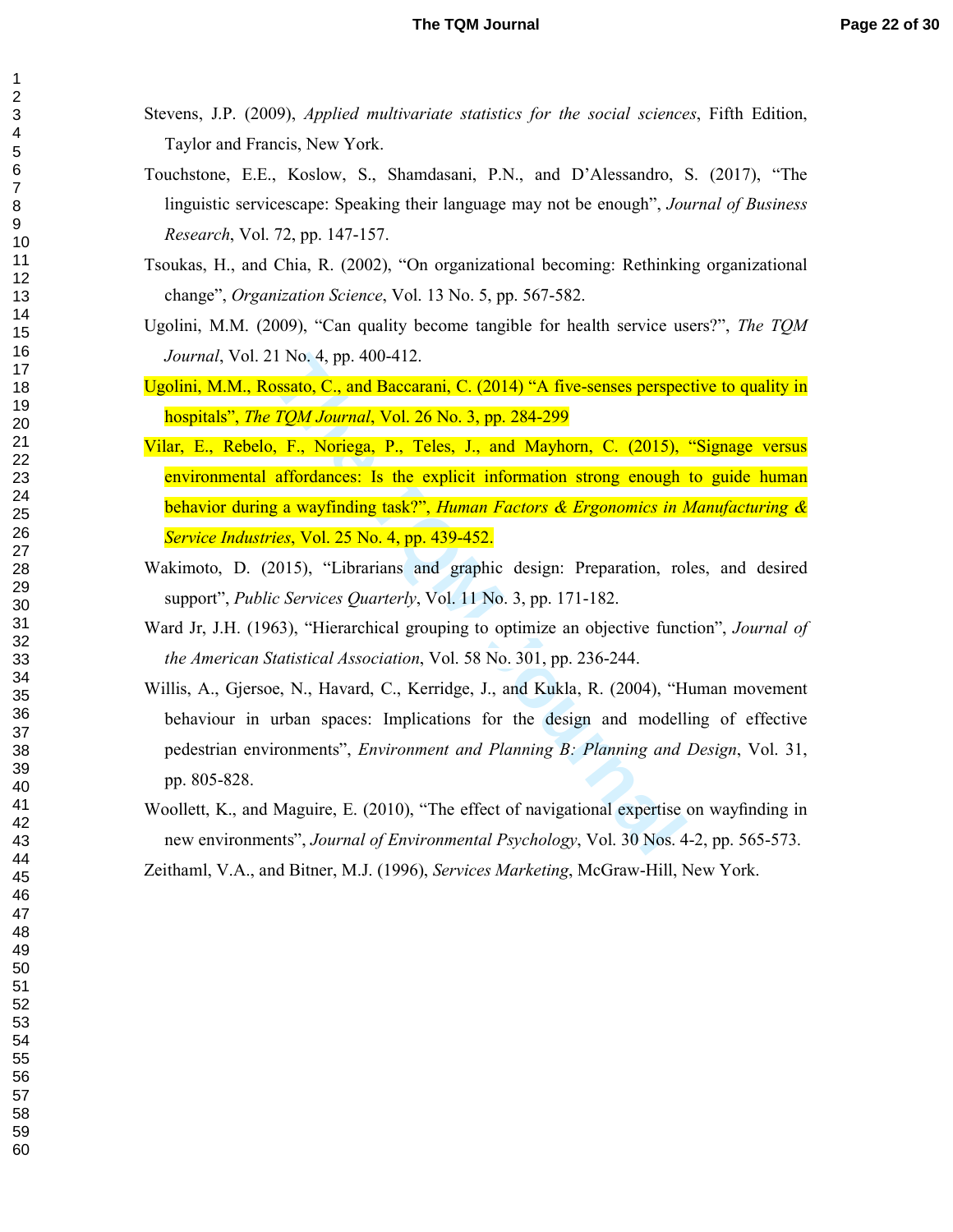**Table 1** Main definitions about wayfinding as process

| Author/s      | Subject area                 | <b>Main findings</b>                                                             |  |
|---------------|------------------------------|----------------------------------------------------------------------------------|--|
|               | of the study<br>Architecture |                                                                                  |  |
| Lynch         |                              | Wayfinding is based on "a consistent use and organization of definite sensory    |  |
| (1960)        |                              | cues from the external environment" (p. 3)                                       |  |
| Downs and     | Geography                    | Wayfinding process includes the four following stages: a) orientation, to        |  |
| Stea          |                              | indicate when a person recognizes where he/she is with respect to nearby         |  |
| (1973)        |                              | landmarks and the desired destination; b) route selection, when a person         |  |
|               |                              | chooses a way to reach the desired destination; c) route control, to constantly  |  |
|               |                              | monitor and confirm that the person is following the correct direction; and d)   |  |
|               |                              | recognition of destination, to realize that he/she has reached the desired       |  |
|               |                              | destination.                                                                     |  |
| Passini       | Architecture                 | Wayfinding is "spatial problem solving that comprises three major processes:     |  |
| (1987)        |                              | information processing, decision making, and decision execution or initiation    |  |
|               |                              | of movement in space comprising a behavioral and (spatial) environmental         |  |
|               |                              | component" (p. 64)                                                               |  |
| Chown et      | Psychology                   | Wayfinding is process encompassing four tasks: landmark identification,          |  |
| al., (1995)   |                              | direction selection, path selection, and environmental abstraction.              |  |
| Algase et     | Psychology                   | "Wayfinding is a cognitive process that requires information from the physical   |  |
| al., $(2007)$ |                              | environment and from the knowledge base (cognitive map) of the wayfinder"        |  |
|               |                              | (p. 1017)                                                                        |  |
| Apelt         | Management                   | Wayfinding includes the following three interrelated processes: a) decision      |  |
| (2008)        |                              | making or development of action plan; b) decision execution or transformation    |  |
|               |                              | of decision (or action plan) into behaviors, and c) information processing or    |  |
|               |                              | perception and cognition of environment.                                         |  |
| Farr et al.,  | Social                       | "Wayfinding is the process of finding your way to a destination in a familiar or |  |
| (2012)        | science                      | unfamiliar setting using any cues given by the environment" (p. 716)             |  |
| Montello      | Geography                    | Wayfinding process includes the following three steps: a) to create and choose   |  |
| and Raubal    |                              | a route; b) to establish and maintain orientation with respect to one's starting |  |
| (2012)        |                              | location, external features or places; and c) to recognize landmarks in the      |  |
|               |                              | environment.                                                                     |  |
|               |                              |                                                                                  |  |
|               |                              |                                                                                  |  |
|               |                              |                                                                                  |  |
|               |                              |                                                                                  |  |
|               |                              |                                                                                  |  |
|               |                              | JUNIOR                                                                           |  |
|               |                              |                                                                                  |  |
|               |                              |                                                                                  |  |
|               |                              |                                                                                  |  |
|               |                              |                                                                                  |  |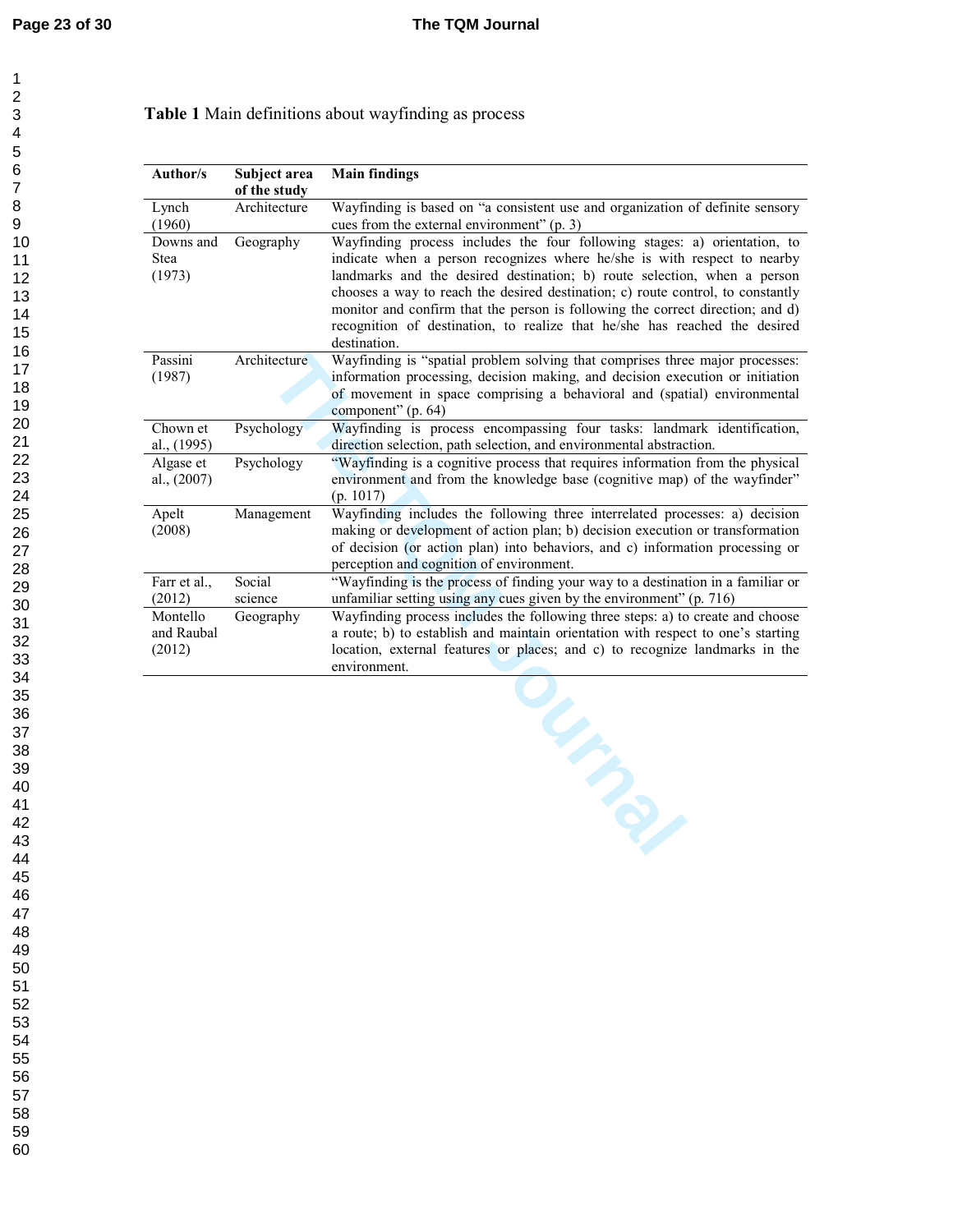#### **Table 2** Main definitions about wayfinding as ability

| Author/s                                          | Subject area<br>of the study | <b>Main findings</b>                                                                                                                                                                                                                                                                                                                               |
|---------------------------------------------------|------------------------------|----------------------------------------------------------------------------------------------------------------------------------------------------------------------------------------------------------------------------------------------------------------------------------------------------------------------------------------------------|
| Passini<br>(1984)                                 | Architecture                 | Wayfinding is the "cognitive ability to assimilate spatial information, make<br>maps to find one's way, make decisions and execute these decisions" (p. 46).                                                                                                                                                                                       |
| Prestopnik<br>and<br>Roskos<br>Ewaldson<br>(2000) | Psychology                   | "Wayfinding is the ability to identify one's location and arrive at destinations<br>(or navigate) in the environment, both cognitively and behaviorally" (p. 177).                                                                                                                                                                                 |
| Al-<br>Homoud<br>(2003)                           | Architecture                 | "Way-finding is the ability to reach a particular destination without delay or<br>anxiety" $(p. 140)$                                                                                                                                                                                                                                              |
| Nori and<br>Giusberti<br>(2006)                   | Psychology                   | "Wayfinding is the ability to move successfully through the environment. More<br>specifically, wayfinding is the ability to identify one's location and arrive at<br>unseen destinations in the surrounding environment. Successful wayfinding<br>behavior includes the act of avoiding obstacles while moving through the<br>environment" (p. 67) |
| Montello<br>and Raubal<br>(2012)                  | Geography                    | People need to develop the process of learning space by using their cognitive<br>and spatial abilities.                                                                                                                                                                                                                                            |
| Kiefer et.<br>(2014)                              | Geography                    | "People must utilize various cognitive and spatial abilities in order to<br>accomplish<br>the specific tasks included in wayfinding" p. 660)                                                                                                                                                                                                       |
|                                                   |                              |                                                                                                                                                                                                                                                                                                                                                    |
|                                                   |                              | LOUTIN                                                                                                                                                                                                                                                                                                                                             |
|                                                   |                              |                                                                                                                                                                                                                                                                                                                                                    |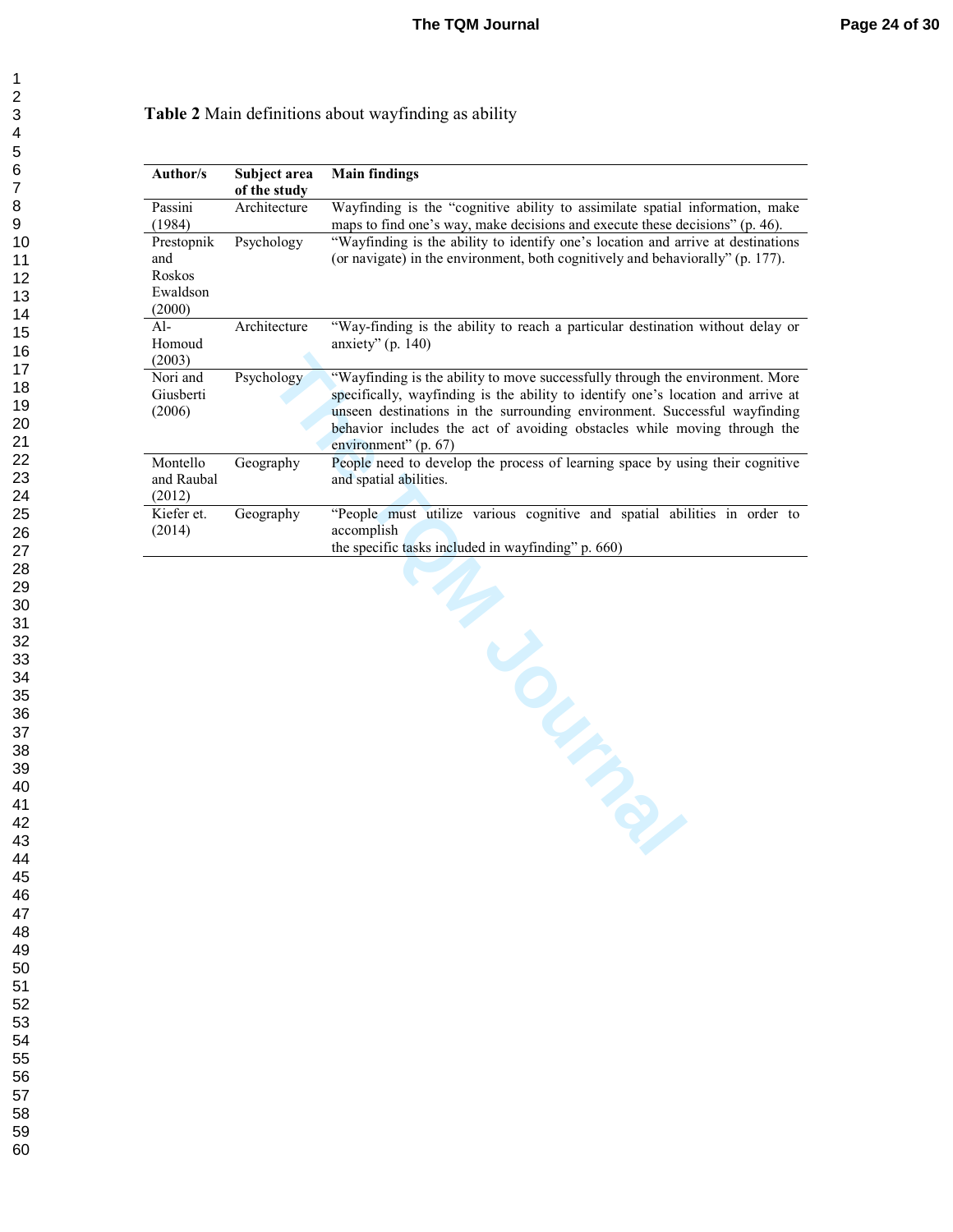$\mathbf{1}$ 

## **Table 3** Factors affecting wayfinding abilities

| <b>Factors</b><br>category         | <b>Factors</b>                                                                                                                                                          | Author/s (year)                                                                                                                                                                                                                        |
|------------------------------------|-------------------------------------------------------------------------------------------------------------------------------------------------------------------------|----------------------------------------------------------------------------------------------------------------------------------------------------------------------------------------------------------------------------------------|
| human and<br>behavioral<br>factors | age                                                                                                                                                                     | Willis et al. (2004)<br>de Bruin and Schmidt (2010)<br>Meneghetti et al. (2016)                                                                                                                                                        |
|                                    | biological factors (e.g., personal psychology,<br>state of health, fitness conditions)                                                                                  | Costa (2010)<br>Moussaïd et al. (2010)<br>Farr et al. (2012)                                                                                                                                                                           |
|                                    | culture                                                                                                                                                                 | Chattaraj et al. (2009)<br>Farr et al. (2012)                                                                                                                                                                                          |
|                                    | familiarity with the environment                                                                                                                                        | Prestopnik and Roskos Ewaldson (2000)<br>Chebat et al. (2003)<br>Nori and Giusberti (2006)<br>Woollett and Maguire (2010)                                                                                                              |
|                                    | gender                                                                                                                                                                  | Schmitz (1999)<br>Prestopnik and Roskos Ewaldson (2000)<br>Lawton and Kallai (2002)<br>Nori and Giusberti (2006)<br>Barkley and Dye (2007)<br>Chebat et al. (2008)<br>Lawton $(2010)$<br>Contreras et al. (2012)<br>Farr et al. (2012) |
|                                    | language                                                                                                                                                                | Farr et al. (2012)<br>Touchstone et al. (2017)                                                                                                                                                                                         |
|                                    | personality and walking preferences (e.g.<br>comfortable walking speed) and their habits<br>(e.g. the continuous use of the same route to<br>reach the same destination | Koh and Zhou (2011)                                                                                                                                                                                                                    |
| environment                        | color                                                                                                                                                                   | Farr et al. (2012)                                                                                                                                                                                                                     |
| factors                            | landmarks                                                                                                                                                               | Prestopnik and Roskos Ewaldson (2000)<br>Nori and Giusberti (2006)<br>Farr et al. (2012)                                                                                                                                               |
|                                    | layout of the setting such as spatial content,<br>form, organization and circulation                                                                                    | Peponis et al. (1990)<br>Passini (1998)<br>Dogu and Erkip (2000)                                                                                                                                                                       |
|                                    | light                                                                                                                                                                   | Farr et al. (2012)                                                                                                                                                                                                                     |
|                                    | maps                                                                                                                                                                    | Farr et al. (2012)                                                                                                                                                                                                                     |
|                                    | quality of the environmental information in<br>terms of architectural and graphic expression of<br>information (or legibility)                                          | Passini (1998)<br>Dogu and Erkip (2000)<br>Newman $(2007)$                                                                                                                                                                             |
|                                    | Signage and digital signage                                                                                                                                             | Peponis et al. (1990)<br>O'Neill (1991)<br>Farr et al. (2012)<br>Bonfanti (2013)<br>Dennis et al. (2014)<br>Vilar et al. $(2015)$<br>Bae et al. (2016)                                                                                 |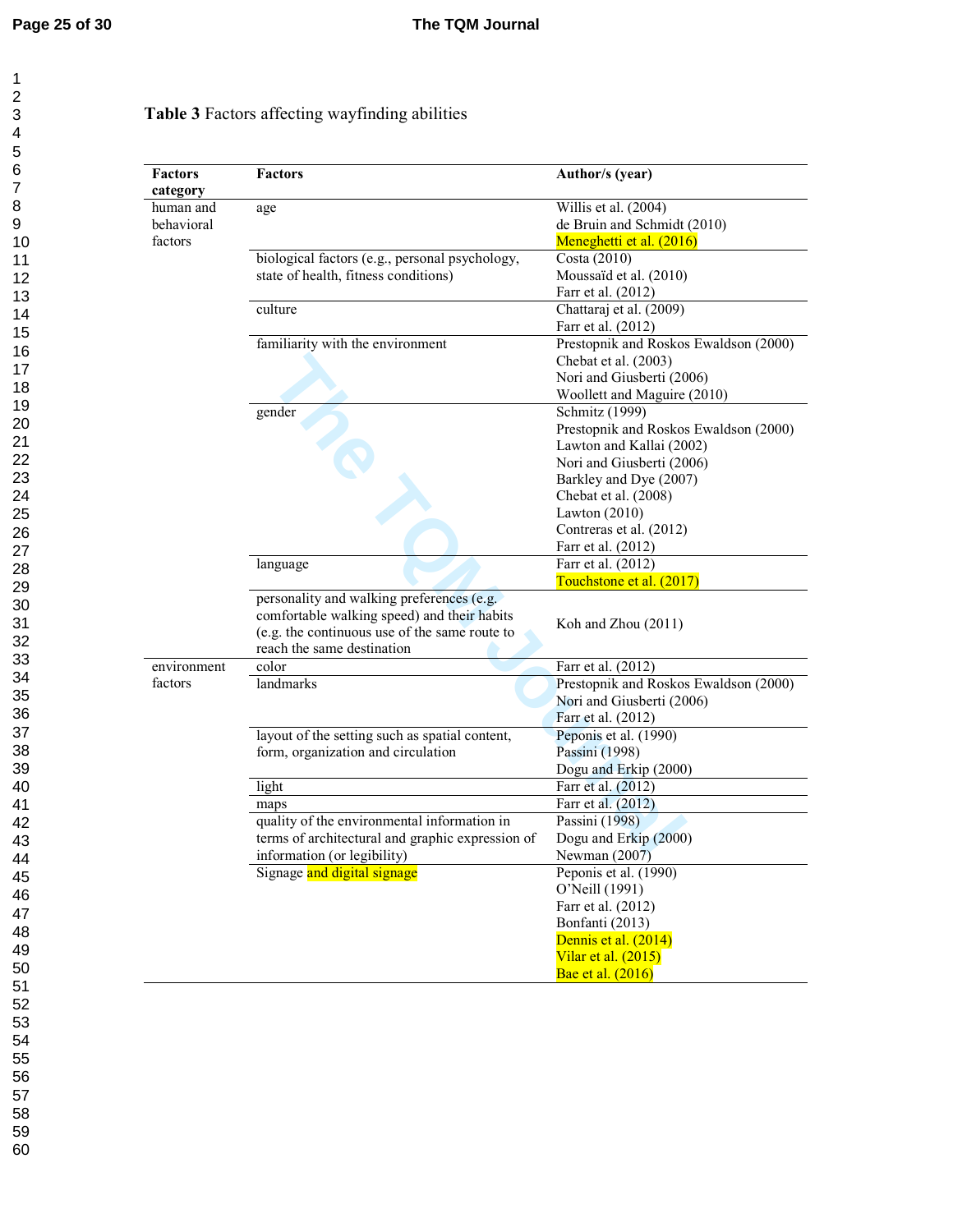## **Table 4** Measures and items used in the questionnaire

| Measures     | Items                                                                                             | Source                   |
|--------------|---------------------------------------------------------------------------------------------------|--------------------------|
|              | WAYFINDING COMPETENCE                                                                             |                          |
|              | When someone gives me a route instruction, I will find<br>my destination easily                   |                          |
|              | When I give others a route instruction, they will find<br>their destination easily                |                          |
|              | I will find my way well even in an unfamiliar service<br>setting                                  |                          |
|              | <b>WAYFINDING STRATEGY</b>                                                                        | Adapted from             |
| Wayfinding   | Clearly visible signs were important to me to find my                                             | Schmitz (1999) and       |
| ability      | way                                                                                               | Lawton and Kallai (2002) |
|              | I appreciated the availability of someone (e.g.,<br>staff/employees) who could give me directions |                          |
|              | <b>WAYFINDING ANXIETY</b>                                                                         |                          |
|              | Finding my way to an appointment in an unfamiliar<br>building                                     |                          |
|              | Finding my way out of a complex arrangement of offices<br>that I have visited for the first time  |                          |
|              | Overall, I would say that I am satisfied about the                                                |                          |
|              | experience with this physical environment                                                         |                          |
| Customer     | I think that moving around in this physical environment                                           | Derived from             |
| satisfaction | satisfies my expectation                                                                          | Choi and Kim $(2013)$    |
|              | I am satisfied with physical environment's design on                                              |                          |
|              | comparison with other hospitals                                                                   |                          |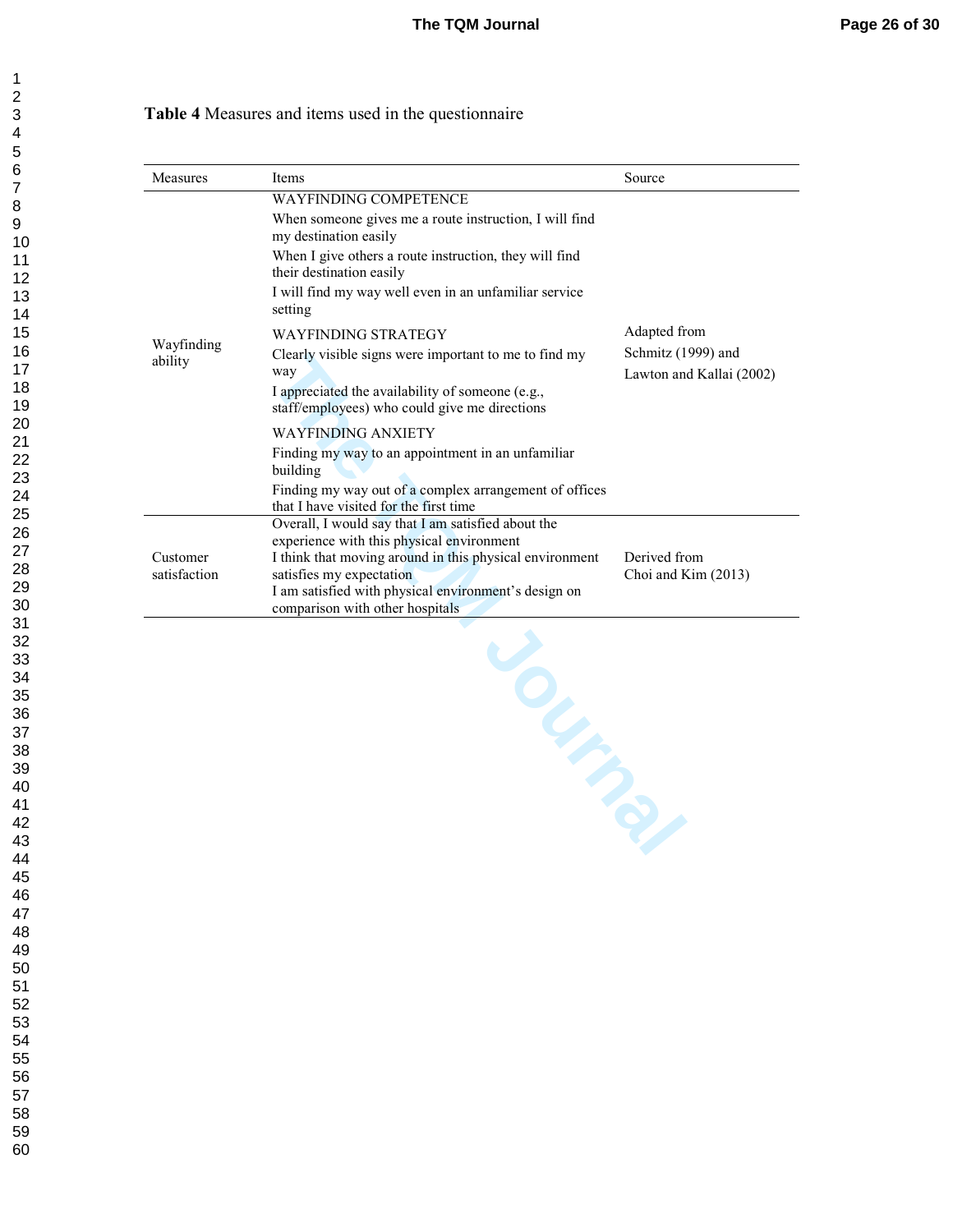$\mathbf{1}$  $\overline{2}$  $\overline{\mathbf{4}}$ 

## **Table 5** Factor analysis of wayfinding ability

|                                                                                                   | Factors                  |                        |                       |
|---------------------------------------------------------------------------------------------------|--------------------------|------------------------|-----------------------|
|                                                                                                   | Wayfinding<br>competence | Wayfinding<br>strategy | Wayfinding<br>anxiety |
| When someone gives me a route instruction, I will find<br>my destination easily                   | .861                     |                        |                       |
| When I give others a route instruction, they will find their<br>destination easily                | .830                     |                        |                       |
| I will find my way well even in an unfamiliar service<br>setting                                  | .698                     |                        |                       |
| Clearly visible signs were important to me to find my<br>way                                      |                          | .855                   |                       |
| I appreciated the availability of someone (e.g.,<br>staff/employees) who could give me directions |                          | .753                   |                       |
| Finding my way to an appointment in an unfamiliar<br>building                                     |                          |                        | .797                  |
| Finding my way out of a complex arrangement of offices<br>that I have visited for the first time  |                          |                        | .678                  |
| Eigen values                                                                                      | 2.109                    | 1.416                  | 1.189                 |
| Variance explained                                                                                | 30.1                     | 20.2                   | 16.9                  |
| Cronbach's alpha                                                                                  | 0.726                    | 0.729                  | 0.712                 |

Bartlett's Test of Sphericity:  $\chi^2$  = 387.815 (df = 21; p < 0.000)

Extraction Method: Principal Component Analysis. Rotation Method: Varimax with Kaiser Normalization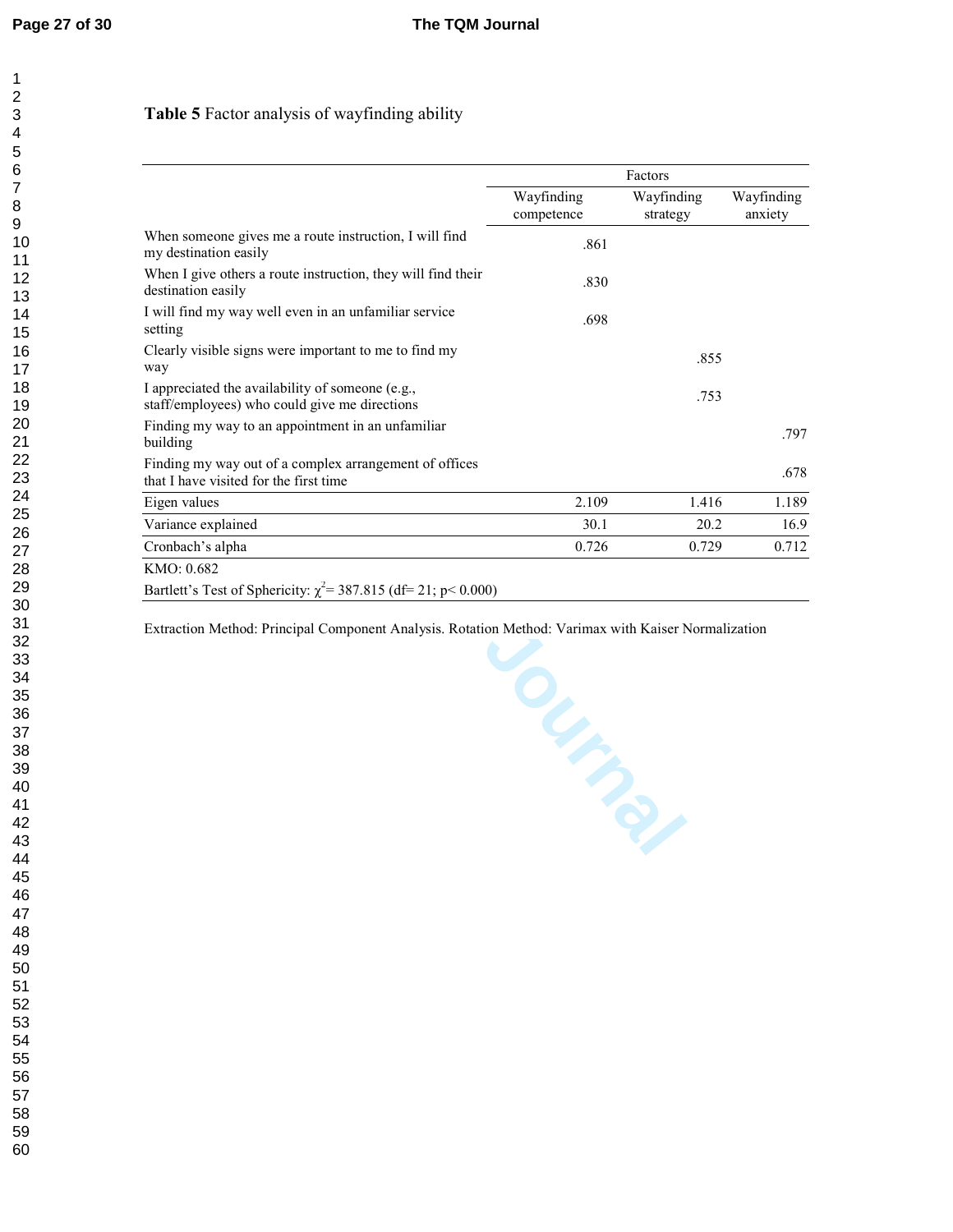## **Table 6** Clusters description

| <b>Final Cluster Centers</b>      |                                |                        |                             |
|-----------------------------------|--------------------------------|------------------------|-----------------------------|
|                                   | Clusters                       |                        |                             |
| Wayfinding ability<br>dimensions* | 1. The Easy Goings<br>$n = 69$ | 2. The DIYs<br>$n=141$ | 3. The Insecures<br>$n=120$ |
| Wayfinding competence             | $-1.84$                        | 0.70                   | $-1.63$                     |
| Wayfinding strategy               | 2.02                           | 1.87                   | 2.29                        |
| Wayfinding anxiety                | $-1.67$                        | $-0.40$                | 1.31                        |

The TOMMULATION \* Measured on a 7-point scale ranging from  $-3$  to  $+3$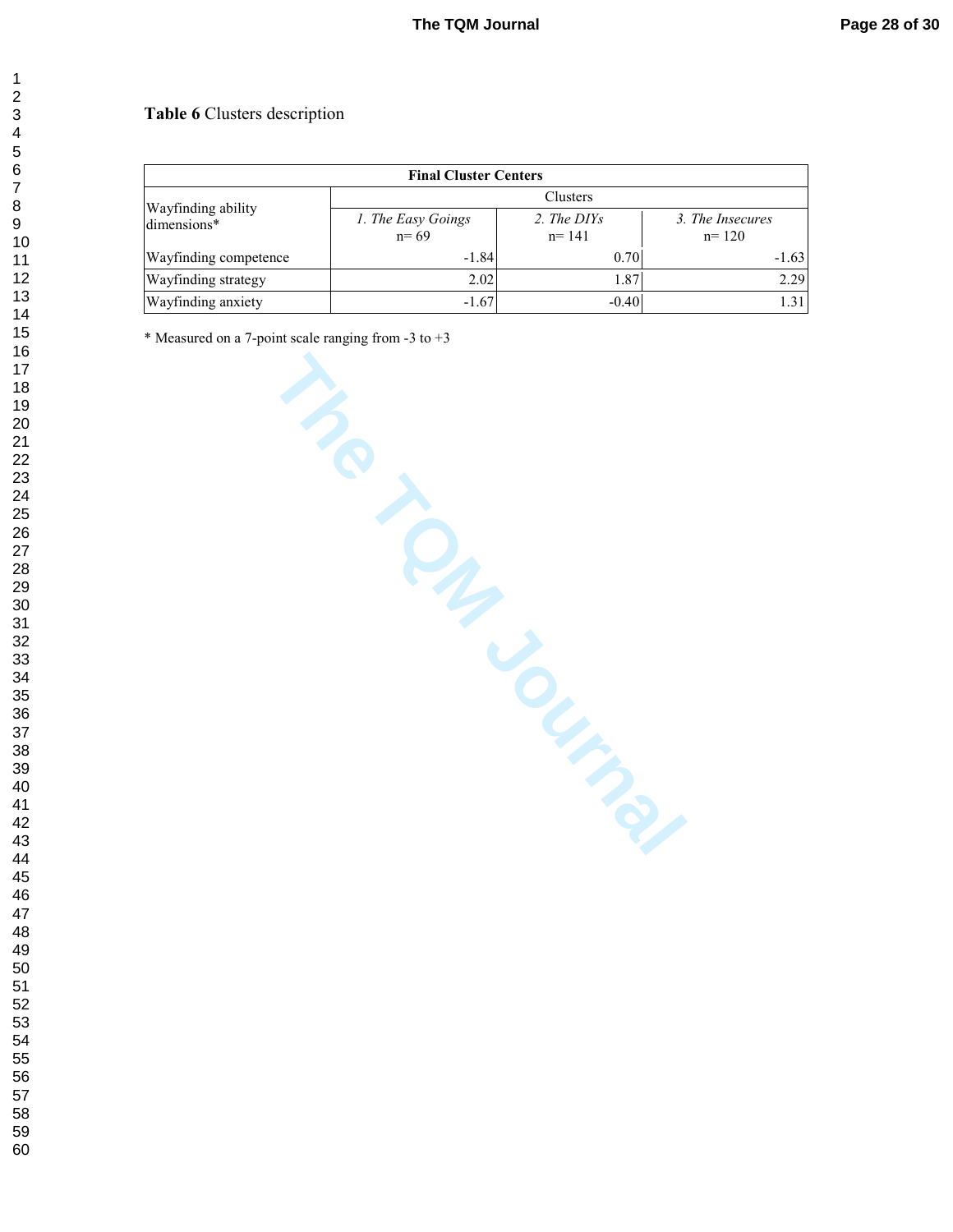$\mathbf{1}$  $\overline{2}$  $\overline{\mathbf{4}}$ 

## **Table 7** Summary of one-way ANOVA statistics

| Construct             | Clusters           | Mean |          |
|-----------------------|--------------------|------|----------|
| Customer satisfaction | 1. The Easy Goings | 4.29 | $4,100*$ |
|                       | $2.$ The DIYs      | 4.26 |          |
|                       | 3. The Insecures   | 3.68 |          |
| * $p<0.01$            |                    |      |          |

  $\overline{7}$